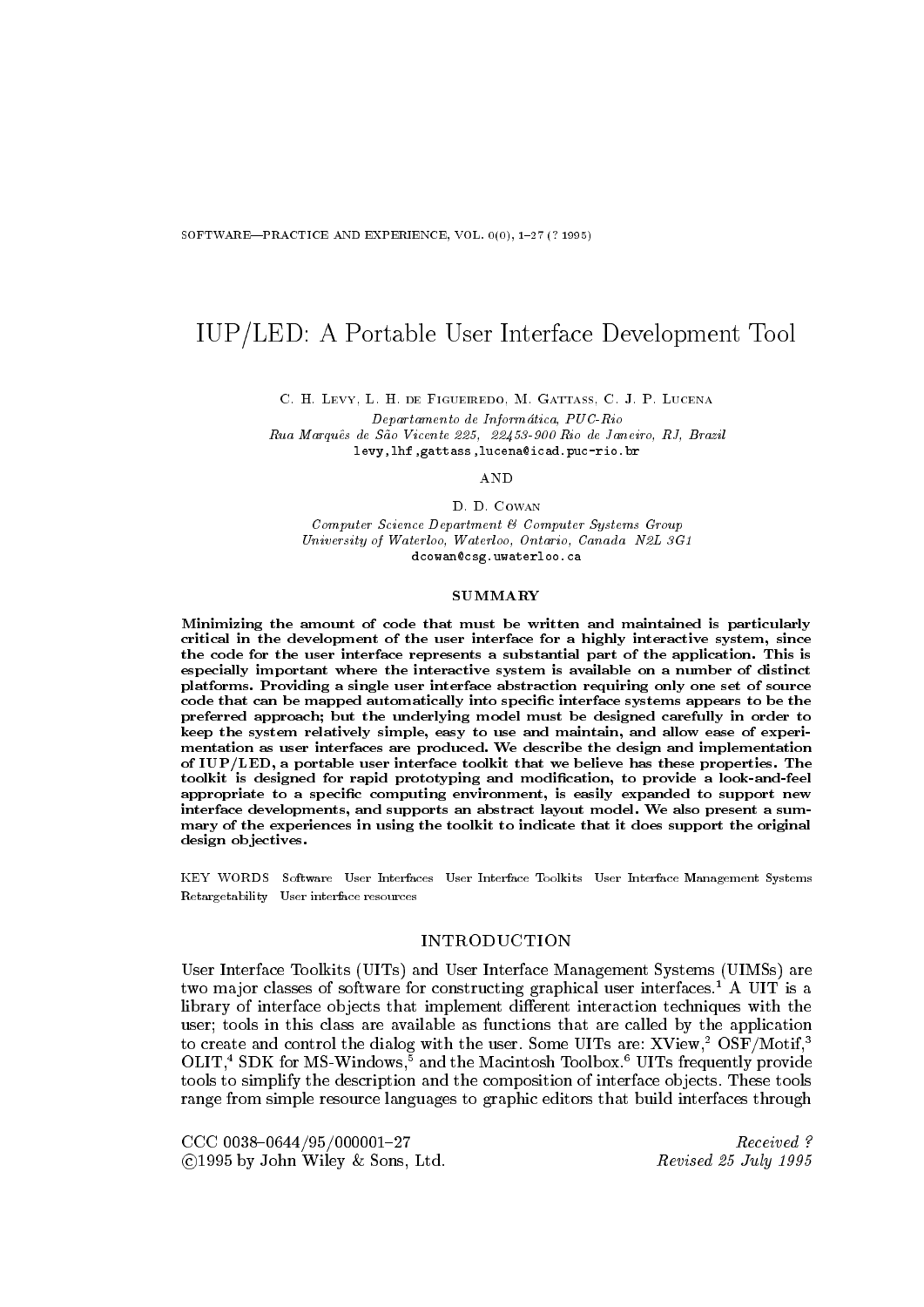#### $\overline{2}$ C- LEVY L- FIGUEIREDO M- GATTASS C- LUCENA D- COWAN

adies addition publication of interfaces of jects-the interface of the interaction with with the interaction w the user must be programmed as part of the application, even when user interface development is supported by a toolkit.

In contrast, a UIMS is a group of integrated high level interactive programs used to design, create prototypes, execute, evaluate and maintain user interfaces. The such UIMSS are the University of Alberta UIMS and DMS. The sense, UIMSS encompass UITs since they allow not only the description and composition of the interface ob jects, but also the specification of the control of the user interaction sequence. OTM5S assume that application development is a joint undertaking of two experts: one expert in the application domain and another in user interfaces- The rst expert solves the computer application problem, while the second expert works with the related psychological, cognitive, ergometric and linguistic human factors to design an appropriate interaction between the user and the application-

Many commercial interface systems, such as Visual Basic,<sup>10</sup> only support the construction of dialogs;<sup>\*</sup> they do not allow any control over the interaction sequence, which is the application-then programmed as part of the application-theoretication-these systems cannot be applicationbe classied as UIMS even though they are integrated systems- Figueiredo et al proposed a tool for the automatic generation of interfaces for data entry to programs for engineering simulation and optimization- Although this tool is not an integrated application it can be considered as a UIMS because it contains all aspects of user interface design.

Recently, a new generation of UIMSs has appeared: User Interface Development Systems (UIDSS). UIDSS use knowledge bases on interface design techniques and software design principles to help the interface specification process. The contrast with UIMSs, which need interface experts, the integration provided by UIDSs allows users themselves to be the interface experts.

Other approaches to user interface development are model-based UIMSs and Programming-by-Demonstration (PBD, also know as Programming-by-Example, PBE). One model-based UIMS is the User Interface Design Environment (UIDE). In this system, user interfaces are specified at a high level of abstraction that includes an abstract data model, with typed attributes and operations on them, and pre- and post-conditions for these operations, specifying when the operations are valid and how they change attributes- The high level specications in UIDE are written in an extended form of Pascal that are then compiled into running code- Programmingby Demonstration was pioneered in Peridot- In such systems user interfaces are built by drawing the layout and performing actions as the final user would; The overall behavior of the interfaces created by demonstration is obtained by inference from such examples.

According to Myers,<sup>17</sup> "the challenges for future tool creators seem to be to provide tools which are easier to learn and which significantly increase the efficiency of the user interface designers- the three types of three three types of the support the t construction of programs with user interfaces but they do not attack many important aspects of the problem which would contribute to ease of use and designer efficiency. These two important characteristics can be affected by several factors including the capability to:<sup>18</sup>

In this paper dialog is mainly used in the following technical sense a dialog is -any interactive exchange ofinformation that takes place in a limited spatial context."<sup>11</sup> In window systems, dialogs are top level windows containing primitive interface elements, such as buttons or lists.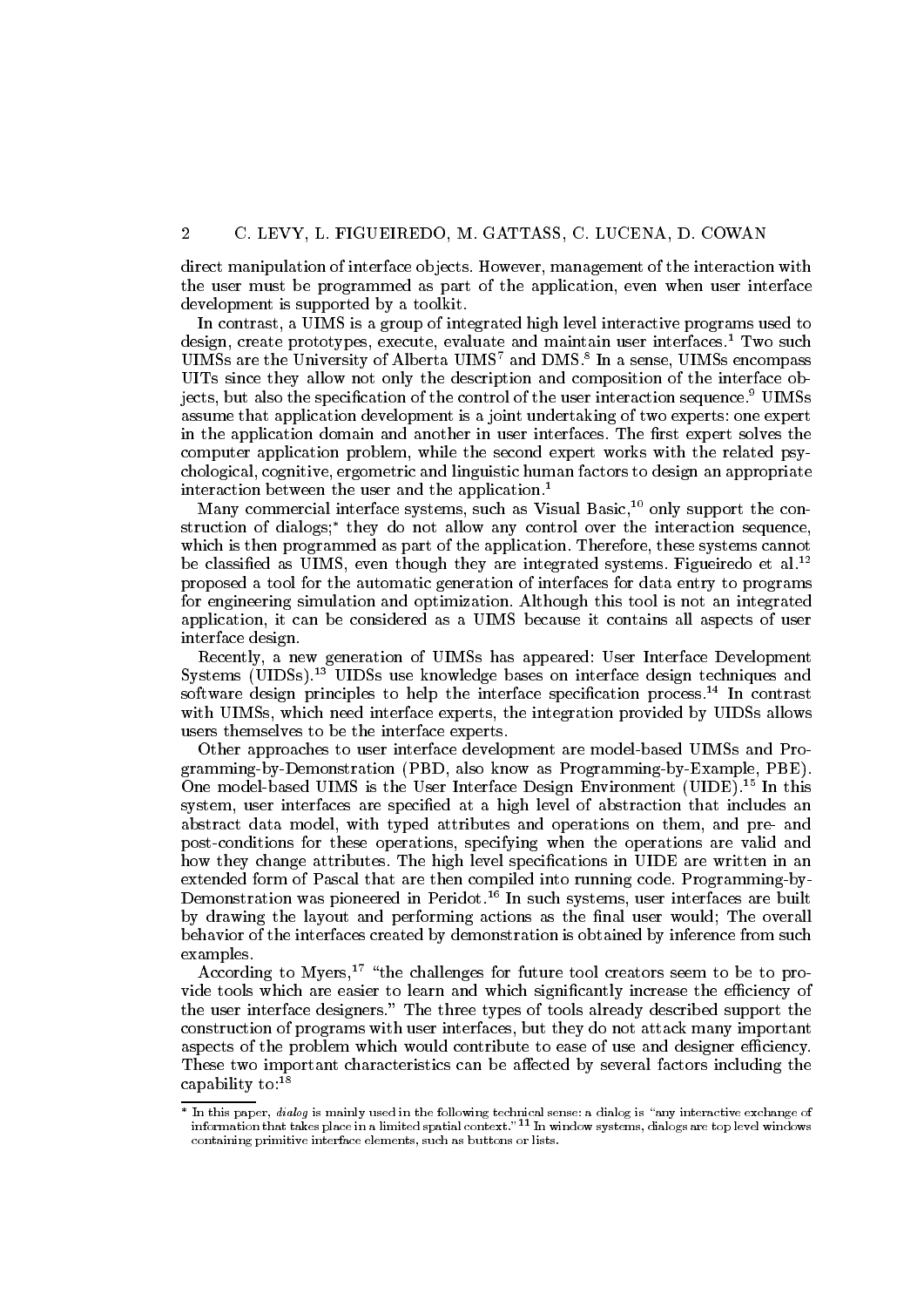- $\bullet$  develop applications on multiple platforms from the same specification;
- specify the user interfaces in a platform-independent fashion yet with the lookand-feel of a specific platform (native look-and-feel);
- $\bullet$  use the same development system on multiple computer platforms:
- rapidly prototype the user interface before the application code is written;
- rapidly prototype the user interface without impacting other parts of the application
- easily incorporate modifications including those discovered through demonstration and user testing
- produce multiple user interfaces for the same application;
- $\bullet$  minimize the amount the user of the tools must learn before becoming productive; • minimize the number of different types of expertise required to design and pro-
- totype an interface
- and be expandable to take advantage of any new user interaction modes.

Certainly the construction of a portable UIT supporting an abstract layout model and allowing some degree of run-time binding can form a solid base for the construction of more complex user interface tools that encompass these factors. The CIRL/PIWI toolkit provided a partial solution by supporting the development of applications for more than one platform and using an abstract layout model for platform-independent implementation- The goal of this paper is to describe the design and implementation of a portable user interface toolkit developed by the Pontifical Catholic University in Rio de Janeiro (PUC-Rio) and named  $IUP/LED$  which considers all these previously mentioned factors in its design-

# SOFTWARE PORTABILITY

In order to maximize use and return on investment, an interactive program should be capable of executing under many different operating environments and graphical user interfaces with appropriate lookandfeel- Such systems as MSDOS MSWindows  $OS/2$ , Macintosh, Motif/X11, Open Look/X11, IBM VM/CMS, and VAX/VMS may need to be supported-to be supported-to be supported-to-be are quite dierent from each other this discovery of goal is difficult to achieve without adequate tools for developing portable programs, especially interactive graphic applications- The main factors aecting portability are

- $\bullet$  hardware differences, such as byte ordering and addressing;
- $\bullet$  operating and file system differences, such as multiprocessing capabilities and case sensitivity-type-sensitivity-type-systems that follow the same basic standards such as the same basic sta various flavors of Unix, have subtle differences that can hamper portability if developers are not careful;<sup>20</sup>
- $\bullet$  compiler differences, such as the default size of an integer which may be important for programs that handle binary les- In addition each compiler provides proprietary function libraries that can introduce further incompatibilities
- graphic devices that can support different resolutions and numbers of colors, and may or may not use a graphic processor
- $\bullet$  and different application programmer interfaces (APIs) for each type of graphical user interface system.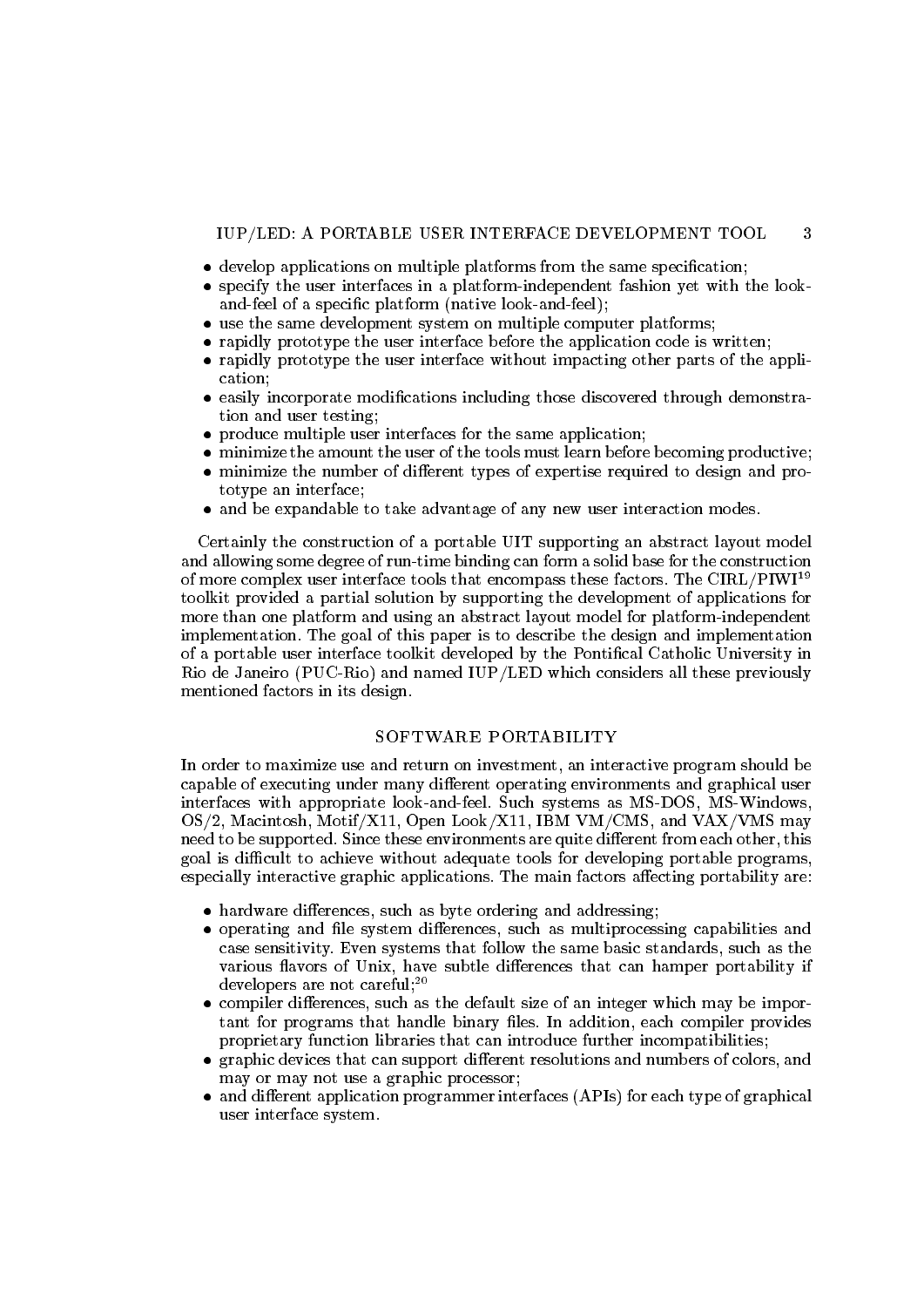#### $\overline{4}$ C- LEVY L- FIGUEIREDO M- GATTASS C- LUCENA D- COWAN

A detailed discussion of now these factors impact portability is presented in  $\sim$  . The impact of changes on operating systems and programming languages can by minimized by using de facto standards such as Posix<sup>-</sup> and ANSI C.<sup>--</sup> If any platform dependent code still remains, the simple strategy of isolating the dependent code and documenting its functionality can be used so that a future implementation in another environment is easier- However the diversity of user interface systems does present some interesting problems, which are discussed next.

### Programming portable user interfaces

Programming graphical user interfaces such as Microsoft Windows Presentation Man ager, Macintosh Toolbox, Motif, and Open Look, is conceptually the same task for the various platforms, since most graphical user interface systems use the desktop metaphor and corresponding applications usually have a similar lookandfeel- How every the APIs in the APIs in the APIs in the function  $\alpha$  in the function of functions-complex with  $\alpha$ over, application programmers often must be experts in several systems, because of the many differences in the various toolkits.

The best solution to this problem would be to use a de facto standard interface system- Since there are no such systems available an alternative solution would be to use an international standard, but efforts in this direction have not yet been successful. The only other way to avoid dependencies on specific computer platforms is to use proprietary tools for building portable interfaces such as  $CHRL/FLW1$  or  $AV1$ . Even though an application built with these tools does become device-independent, it now depends on the manufacturer of the tools, because they are proprietary and do not follow an international standard.

There are many strategies for building a portable interface tool- The simplest ap proach is to develop a tool that provides the functionality common to all supported interface systems (this approach is called "the least common denominator solution"). Even though this strategy is simple to follow applications that use this strategy typ ically have inadequate support for color and character fonts- Another disadvantage is that applications may have to implement interaction mechanisms that do not appear in all interface systems such as list selection boxes or file selection dialogs.

A different strategy is to port a complete interface system to all environments, without using native interface systems, but instead relying on native graphics functions. A characteristic of this solution is that all applications have the same lookandfeel in all computer environments- This may be an advantage for the users of the same application in different environments, but when the application is used by one user in only one machine, the look-and-feel of the application will probably not be consistent with the look in the state of the other supplications provided by others suppliers: suppliers as the strategy followed in SUIT and in IntGraf- 

The creation of a *virtual toolkit*, implementing a portable user interface metaphor, is a good strategy for the development of portable to the the theoretic maps abstracts. interface elements to the native interface elements of the local environment of an ap plication- Thus the application inherits the lookandfeel of the native system- This solution can increase the productivity of the users of many different applications on the same machine, since those users may use techniques already learned in that environment- On the other hand the user of only one application in dierent machines will suffer, for this user will have to learn how the program works in many environments.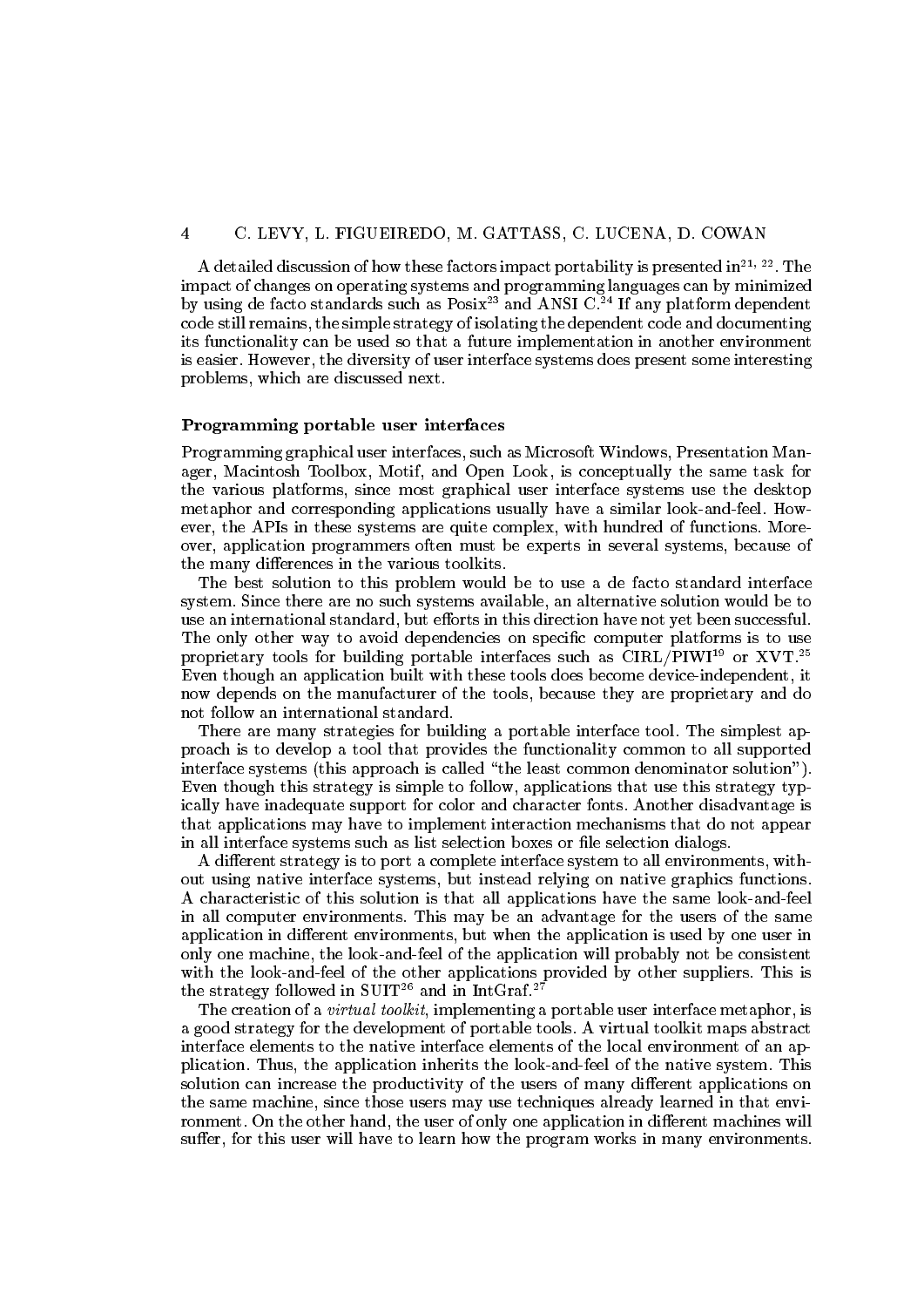### IUP/LED: A PORTABLE USER INTERFACE DEVELOPMENT TOOL

However, we believe this situation is not as common.

The major problem with this strategy is creating a portable metaphor for UITs. such a metaphor is dened by the IUP toolkit-and the IUP toolkit-supports both xed looking to and-feel and native look-and-feel, because, in addition to drivers for many common interface systems, a complete, portable interface system was also written.

## COMPARISON OF DE FACTO STANDARDS

In order to develop a virtual toolkit, existing interface systems must be considered rst- In this section we examine the systems that have become de facto standards including: Motif, Open Look/XView, MS-Windows and Macintosh Toolbox.

A comparison among these interface systems makes it clear that Motif is the most complete environment for dialog specication- Through its User Interface Language  $(UIL)$ , it is possible to separate the programming of interface elements from the main program code allowing rapid prototyping- On the other hand Motif has so many ele ments, its UIL is so powerful, and there are so many different forms to compose dialogs that application programmers may have diculty making reasonable choices- XView on the other hand, is a very compact toolkit that provides an easily learned relative positioning model to compose dialogs- Nevertheless since it does not provide a dialog specification language, it is not easy to separate the user interface from the application thus increasing prototyping time- The Macintosh Toolbox and MSWindows do not support any abstract model for defining layouts, forcing programmers to know the size and position of each interface element when drawing the dialogs to scale-

In order to avoid having to design dialogs to scale numerically Macintosh systems include a graphic editor for the construction of dialogs through direct manipulation of interface elements- In MSWindows this type of editor is provided by program ming tools such as Borland C++ compiler, Microsoft C compiler, Visual Basic, and access-to to the section of the useful in creating and the useful in creating layouts but they place they are an abstract in procession and the consequence  $\eta$  cannot react and react reaction reaction automatically to size changes.

There are interactive dialog editors for other interface systems, but almost all of them specify dialog layout by using a concrete rather than an abstract model- In addition, other tools, such as Guide for Open Look with XView, create descriptions that need to be translated, compiled, and linked to the application before its execution, in InterViews<sup>28</sup> and FormsEdit for FormsVBT:<sup>29</sup> both use the boxes-and-glue paradigm of  $Tr X^{30}$  to model abstract layout.

The FormsVBT dialog editor provides two views of the dialog specification: a text description of the dialogs in a Lisp dialect and a graphical representation that can be directly manipulated by an interactive editor- The user can interact with both views changes in one of the views are reected in the other- This combination has the advantages of both text description and direct manipulation of the WYSIWYG type without any of their limitations.

Like InterViews and FormsVBT, IUP/LED uses an abstract layout model based on the boxesandglue paradigm of TEX- This model allows dialogs to be specied without explicitly defining the position of interface elements, thus enabling automatic repositioning of interface elements when dialogs are resized- This is especially important for interactive graphics applications, when resizing usually means the intention to see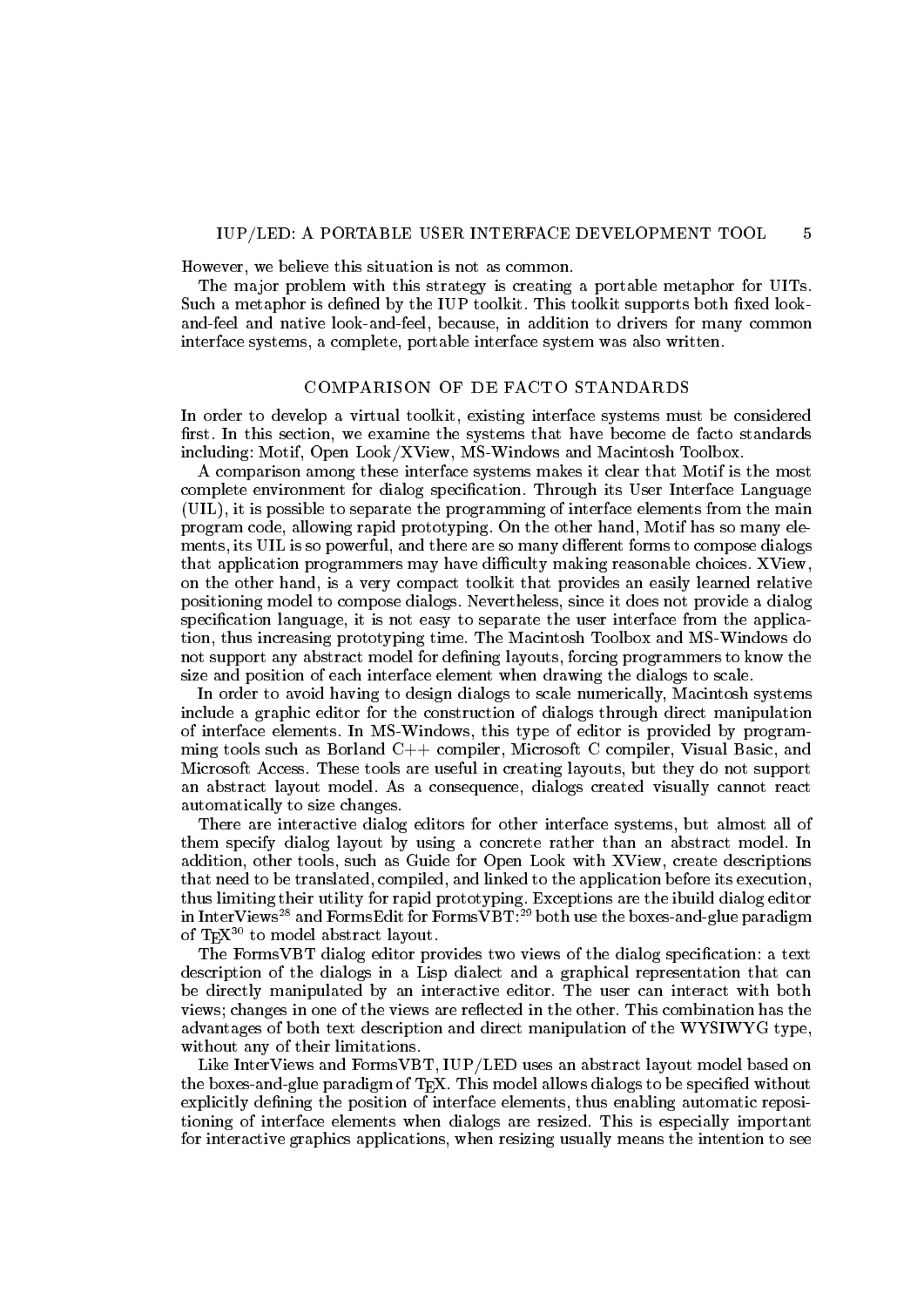#### $\ddot{6}$ C- LEVY L- FIGUEIREDO M- GATTASS C- LUCENA D- COWAN

more working area; thus, dialog layout must be recomputed after resizing.

In interactive programs, the communication between the application and the user is  $\alpha$  , application bidirectional through dialogs-  $\alpha$  applies the application building  $\alpha$ , then it and the complete and reactions to user actions-complete the complete models for an are two basic mod integrating an application with user actions managed by dialogs: *callbacks* and events. The callback model associates an application function with each possible action over the interface elements- The toolkit captures events generated by the user provides feedback and then executes the corresponding application routines- This model is used by XView and by the toolkits based on the X Window Intrinsics Toolkit, such as Motif and OLIT-distribution such as  $\mathcal{A}$ Toolbox use the event model- In this model the system queues all events generated by the user; the application takes the events from the queue, interprets them and calls the appropriate routines.

The callback model and the event model are equivalent- The callback model may be converted to an event model by associating all actions with a single application routine that would handle all events- Conversely the event model can be converted to a callback model by building a software layer containing an event handler routine and the routines responsible for associating the application with corresponding user events.

The event model may be inefficient because all events are queued, even those that are not handled by the application- For highly interactive applications that need to provide fast response, this complete event queueing may be a limiting factor if the events with no direct meaning for the interface happen too often- For instance the events generated as the user moves the mouse without pressing any button are not usually meaningful to applications- In this context when the user moves the mouse there is no intention of interacting with the dialog over which the mouse passes but only to position the mouse over an interface element to start an interaction- Nevertheless when the mouse passes over a dialog, many events are generated, such as: enter window; many mouse movements leave windows are the X windows a clients are architecture and movements are the contract of the S w the application may not be executing on the same machine as the one with which the user is the the generation of user the generation of users is event is even more than  $\sim$ serious, because it not only overloads the application but also slows down network trac aecting all running applications- The solution adopted in Xlib is to allow applications to select which events are to be queued- MSWindows on the other hand does not provide a way to avoid the generation of useless events, probably because the underlying operating system (MS-DOS) does not handle networks.

IUPLED uses the callback model- This model was chosen because it allows a more natural method of programming and avoids the problem just described-the color the problem  $\sim$ callback model allows IUP to abstract the events that can occur and also handle any necessary prolog and epilog that may be necessary around application responses to events.

# THE IUP/LED SYSTEM

 $IUP/LED$  is a user interface system composed of a virtual toolkit  $IUP$  and a dialog specication language LED- The IUPLED system is designed to have the following main characteristics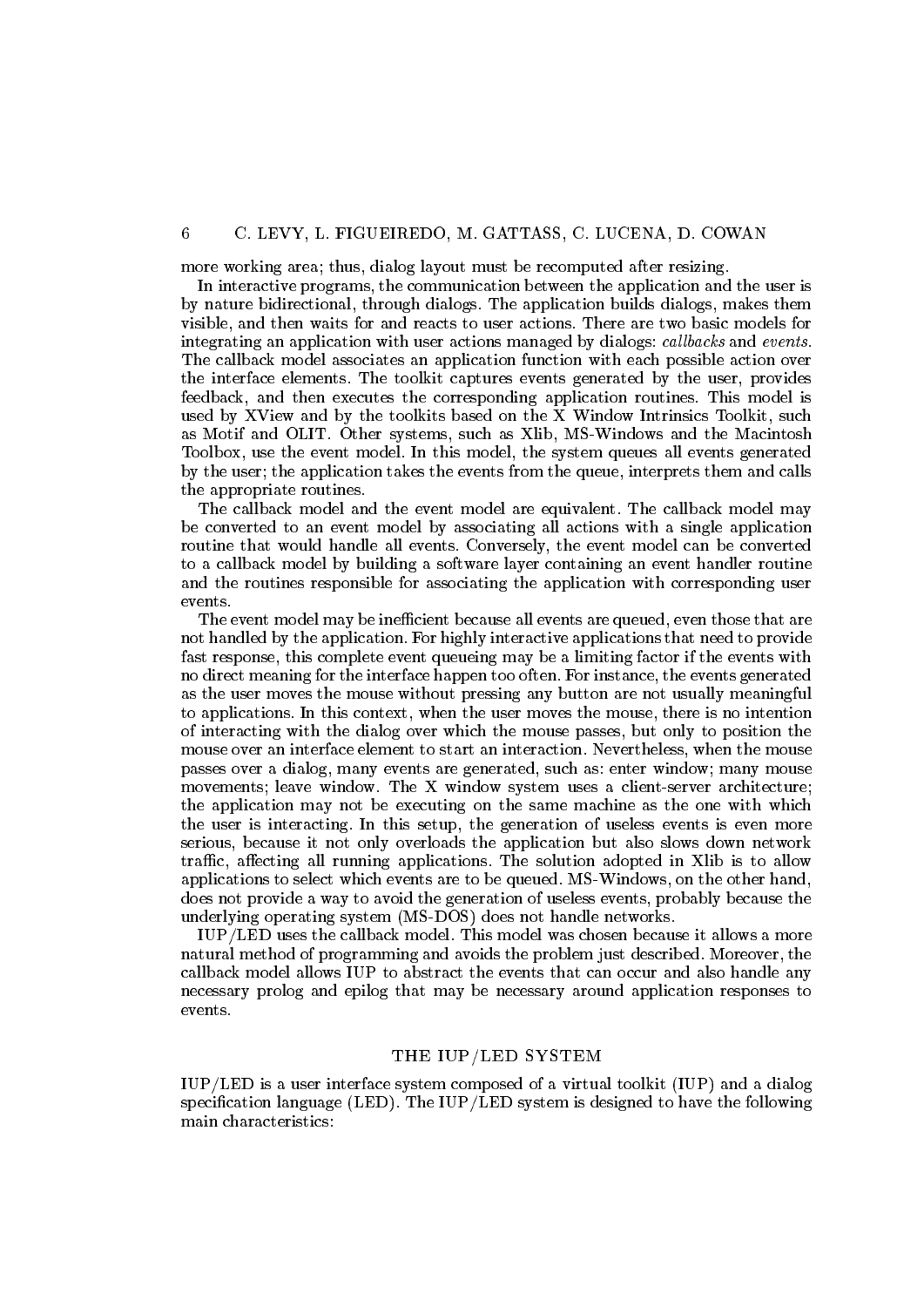### IUP/LED: A PORTABLE USER INTERFACE DEVELOPMENT TOOL

- $\bullet$  a dialog description language (LED) that can be learned quickly;
- a simple user interface specification model using abstract layout descriptions;
- $\bullet$  both native and fixed look-and-feel provided by the IUP toolkit:
- $\bullet$  run-time interpretation for LED with minimal overhead, for rapid prototyping;
- portable, in that interfaces can be built for a variety of platforms, ranging from  $MS-DOS$  text mode to  $Unix/Motif;$
- available on multiple platforms;
- $\bullet$  and expandable.

Simplicity was an important factor in the design of IUPLED- The interface elements are created and manipulated consistently by the application through a small set of functions the two IUP functions that set and query attributes associated with interface elements are of primary importance-called an expanding with improvements in  $\pi$ a very simple syntax, is used to create the static description of the dialogs.

LED supports the distinction between abstract and concrete layout- To describe a concrete layout for a dialog is to describe the exact geometric position of each interface ob ject that composes the dialog- the the composes the dialog- to describe an abstract. layout for a dialog is to describe the relative positions of these ob jects- Frequently programmers have a clear idea of the abstract layout while the computation of the concrete layout is complicated tedious and errorprone- Moreover if a dialog layout is described abstractly then it is simple to recompute the concrete layout when the the dialog is resized by the user or when elements are added to or removed from the dialog by creating prototypes or by executing the application-by executing the abstract layout layout layout l description is based on the boxes-and-glue paradigm of the TEX text processor.

IUPLED associates an attribute named WID with each interface element- The value of this attribute is the information necessary to access the corresponding inter face element in the native system; it is typically a handle or pointer to opaque data structures and integer or a string- manager and uppertures many query this value and use it as an argument in calls to the native interface system- In this sense IUPLED is also an open system.

The inclusion of a small LED interpreter with an application provides support for rapid prototyping and ease of modication of user interfaces- Only the LED script needs to be altered; it is not necessary to compile and link the application every time the interface changes- In fact using this approach the prototype for a user interface can be built in addition-of the addition-of-the advance of the application-of-this type of facility easily easi supports multiple interfaces for the same application code-

Both the IUP/LED development system and the supporting environment were designed to be portable<sup>31</sup> in the sense that the installation of both these components of  $IUP/LED$  on a new computer platform requires much less effort than the effort required to rewrite IUP LEE that platform-that  $\beta$  the that the that the through the  $\alpha$ combination of the portability strategies described previously- In this way IUPLED can be (and has been) implemented in environments as different as MS-DOS in text mode and model interface and model interface descriptions can be prepared and and run on a wide variety of computing platforms-

In  $IUP/LED$ , an application is exclusively formed by a group of potentially concurrent dialogs- A dialog is formed by interface elements that interact with the user capturing and exhibiting information manipulated by the program; they correspond to toplevel windows- Writing an application consists of specifying its dialogs possibly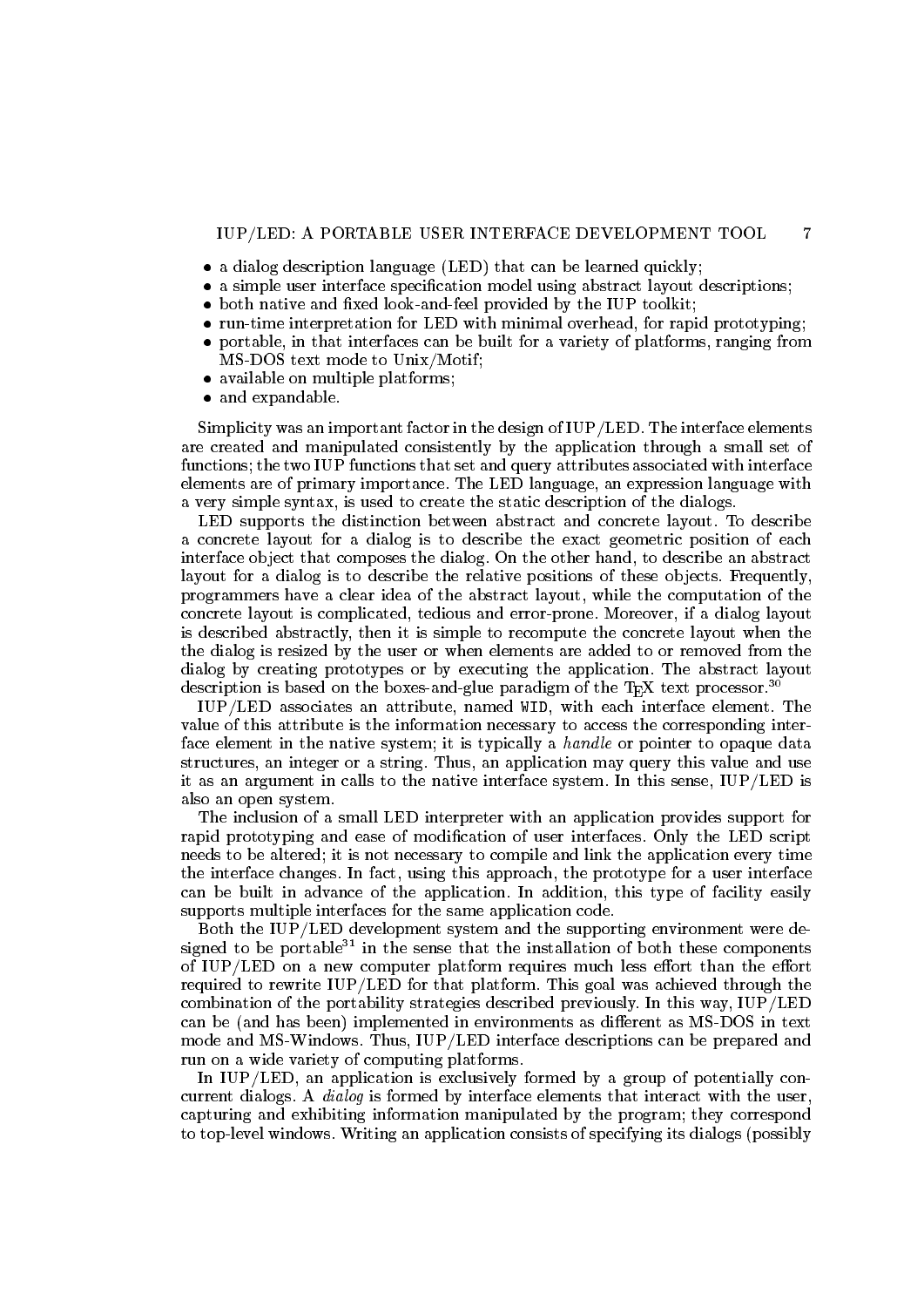#### 8 C- LEVY L- FIGUEIREDO M- GATTASS C- LUCENA D- COWAN

by using LED) and implementing the associated application routines.

# $LED: a language for dialog specification$

LED is an expression language for specifying dialogs; it supports three important aspects of an interface system

- independence of dialogs from the application code;
- rapid prototyping;
- and customization for different users and platforms.

Independence of the user interface code from the application code is achieved by having LED specications reside in external text les- This also allows rapid prototyp ing because LED files are interpreted at run time and no actual application functions are needed; it is only necessary that the main program calls IUP to load and interpret LED specication- This single program can be used to create and test prototypes quickly for the interface of any application-

Customizing the application can be done by the user because dialog definitions are available in text form-dimensional language that is easily understood users of  $\mathbf{A}$ can themselves modify dialog specifications in order to create simplified versions of the program, to translate the interface into another language, or even re-arrange the dialogs completely-

### Layout model

The LED language supports an abstract user interface model, where dialogs are defined by their abstract layout and the elements that compose the dialogs are mostly specified by their function and not by their nal appearance- In LED programmers need only to provide some parameters associated with the functionality of each interface element appearance attributes may be specified, but they are not mandatory.

By using an abstract interface model application programmers can create dialogs without having to worry about the interface system in which the program will execute. Moreover, porting the user interface to a new environment should be immediate for it is enough to have a IUP driver for the new native interface system; this driver is written on contract programmers- in this way programmers- in this way programmers- in this way program on the o changes in systems that are as different from each other as Microsoft Windows,  $OS/2$ Presentation Manager Motif OpenLook and Macintosh- The IUP toolkit provides an API that implements the abstract model supported by LED-

The layout model used in LED is based on the boxes-and-glue paradigm of the TEX text processor. This model is simple, easily understood, and is able to maintain abstract layouts independent of size and complexity- The relative position of the interface elements that compose a dialog remain unchanged after the dialog has been resized by the application user or by the addition or removal of elements- Programmers are freed from having to compute sizes and positions for the interface elements in each dialog, a tedious, error-prone task that must be done several times during the software cycle, and also at run time.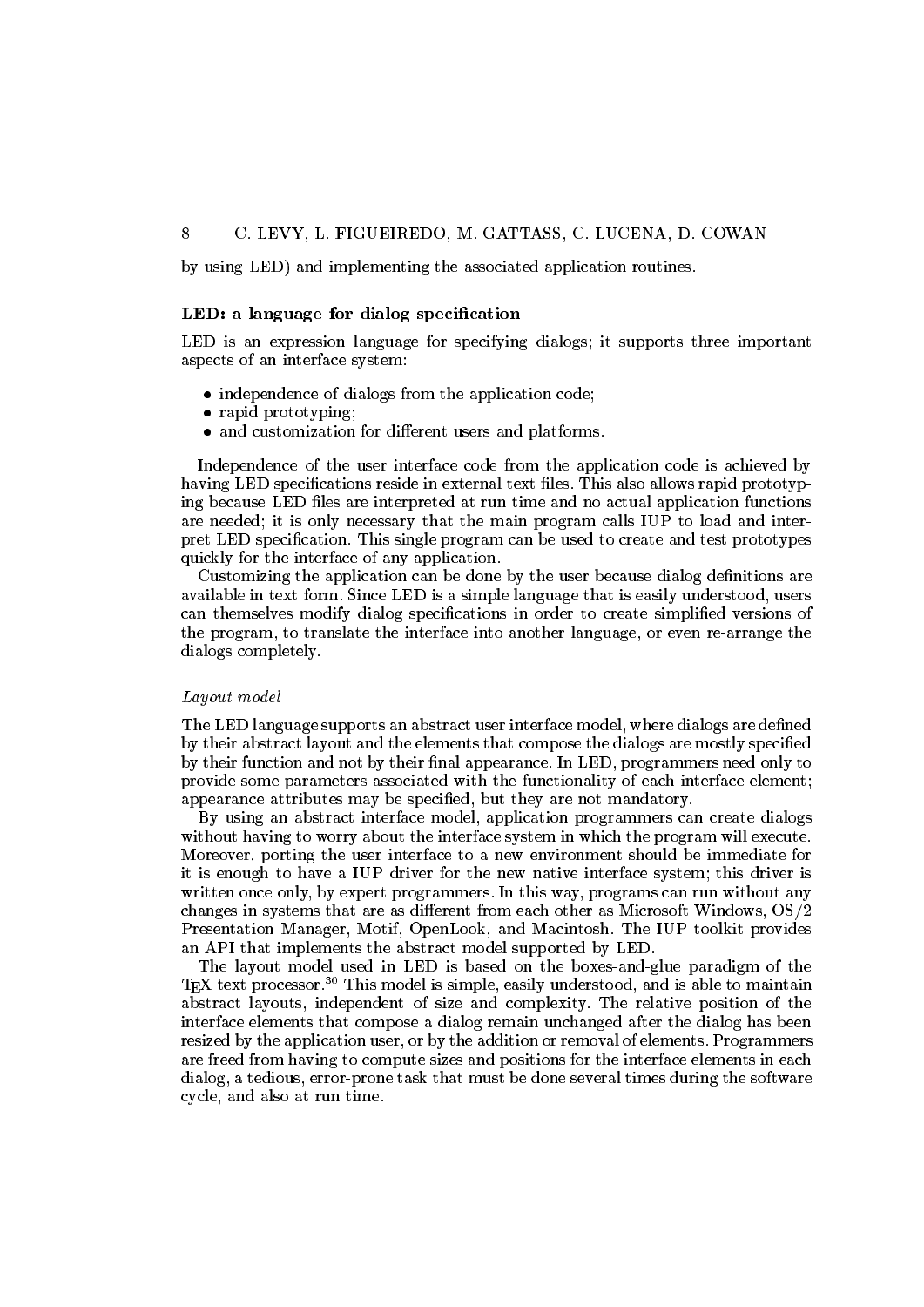#### IUP/LED: A PORTABLE USER INTERFACE DEVELOPMENT TOOL  $\overline{Q}$

### Syntax

LED is an expression language designed so that dialogs can be defined mostly by specif ying their abstract layout and the functionality of the interface objects that compose the dialog- Appearance attributes such as color and character fonts are optionally specified as environment variables, similar to the ones that already exist in Unix and DOS- This distinction between mandatory information related to functionality and optional information (mostly related to appearance) is explicit in the syntax of LED.

The syntax of expressions in LED is simply  $n = f[a](p)$ , where:

- $n$  is the name that should be used by the application in order to access the interface element that is being defined by the expression  $f[a](p)$ ;
- $\bullet$  f is the type of interface element that is being described (currently, button. canvas, dialog, fill, frame, hbox, image, item, label, list, matrix, menu, radio, submenu, text, toggle, valuator, vbox, zbox);
- *a* is a list of attribute-value pairs, in the form  $a_1 = v_1, a_2 = v_2, \ldots$ , where  $a_i$  is the name of an attribute and  $v_i$  is its value (a string);
- $\bullet$  p is the list of parameters that define the functionality of elements of type  $f$ .

Naming an expression is optional- Nevertheless an application can only commu nicate directly with elements that have names- Thus an application cannot change or query the attributes of anonymous elements created with LED even though these elements may be fully active-

### Example

As an example of the use of LED consider the dialog in Figure - This dialog is composed of a text string ("File already exists!") and two buttons (labeled "Replace" and cancel-ly can be described in the following the following the following the following form: the buttons are centered at the lower part of the dialog area and the text is centered in the remaining area above the buttons-the buttons-the components-oflayout follows immediately from this verbal description

```
confirm  dialog Times  dialog the second with the second and the second second that the second second second s
body = vbox(fill(), prompt, fill(), buttons)prompt = hbox(fill(), warning, fill())buttons = hbox(fill(), replace, fill(), cancel, fill())
warning all the contract of the contract of the contract of the contract of the contract of the contract of the
replace-but the contract of the contract of the contract of the contract of the contract of the contract of the
cancel-button-button-button-button-button-button-button-button-button-button-button-button-button-button-butto
```
This example specification uses the interface elements dialog, vbox, hbox,  $fill$ , example, all elements have been named, but this is not necessary, specially for intermediate elements- An equivalent specication without intermediate names is given below- Note that the dialog still needs a name confirm so that it the application can show it to the user.

confirm dialogTITLE- vbox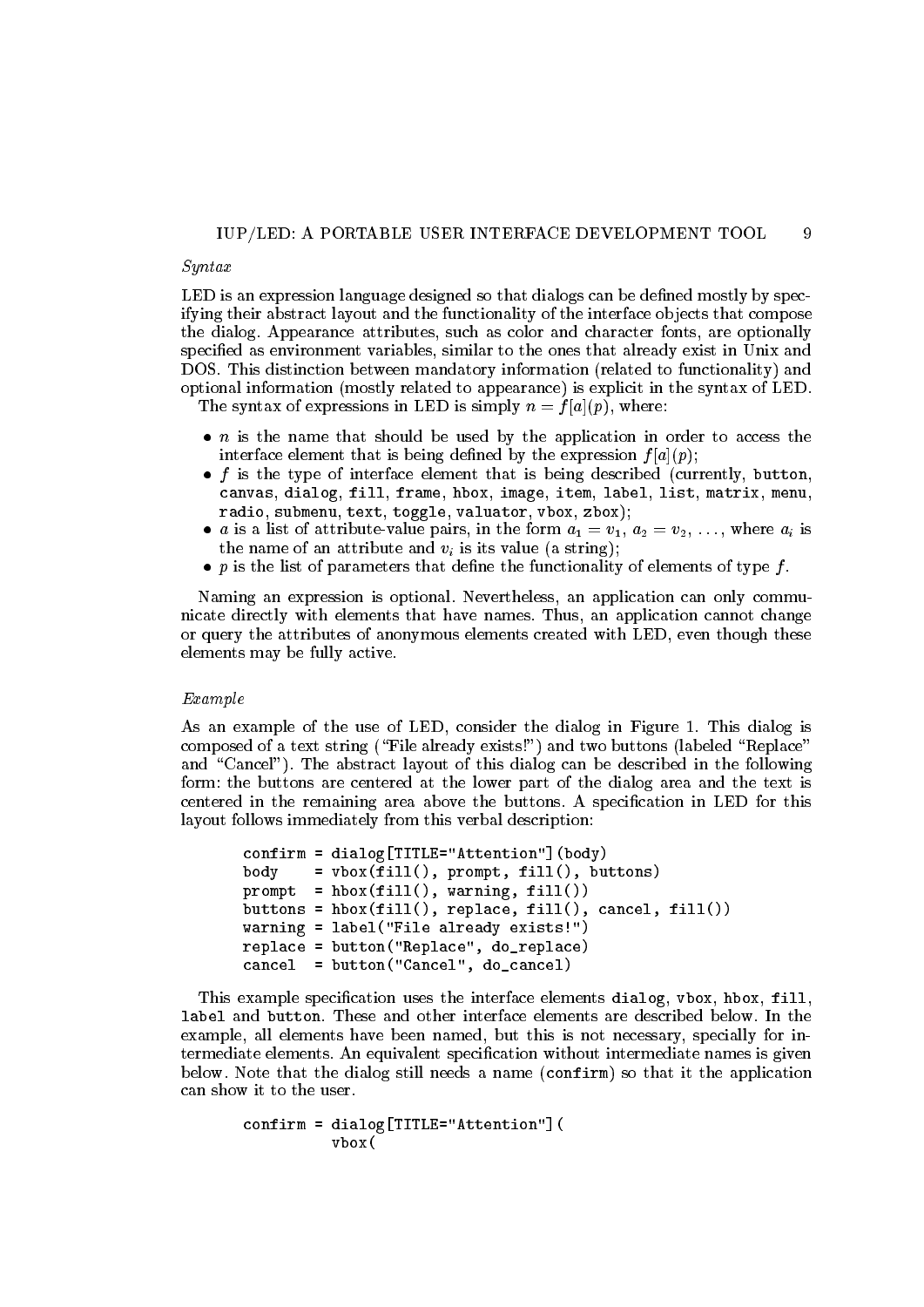

Figure 
 Example dialog

```
fill().
hbox
      fill()label-
File already exists-

      fill(),
fill(),
hbox
       fill(),
       but the place-but the place-but of the place-but is a place-but of the place-but is a place-but in the place-b
      fill().
       button-
Cancel-
 docancel
      fill()))
```
# Interface elements

The interface elements available in LED are divided in the following categories

- $\bullet$  grouping: define a common functionality for a group of elements;
- $\bullet$  composition: define a form to exhibit the elements;
- filling: occupy empty spaces dynamically;
- $\bullet$  and  $primitive$ : interact with the user.

Since the list of parameters that define the functionality of elements may contain other expressions the elements that compose a dialog are organized in a hierarchi cal trees structure corresponding to the example of the example dialog in Figure 1 and 2 and shown in Figure - This hierarchical structure allows dialogs to be gradually specied combining simple, previously tested dialogs into more complex ones.

Grouping elements. Grouping elements define a common functionality for a collection of elements- The types of grouping elements available in LED are

- $\bullet$  dialog: compose an interaction dialog with the user;
- radio: restrict the on state to exactly one of a set of toggles;
- and menu: group items and submenus.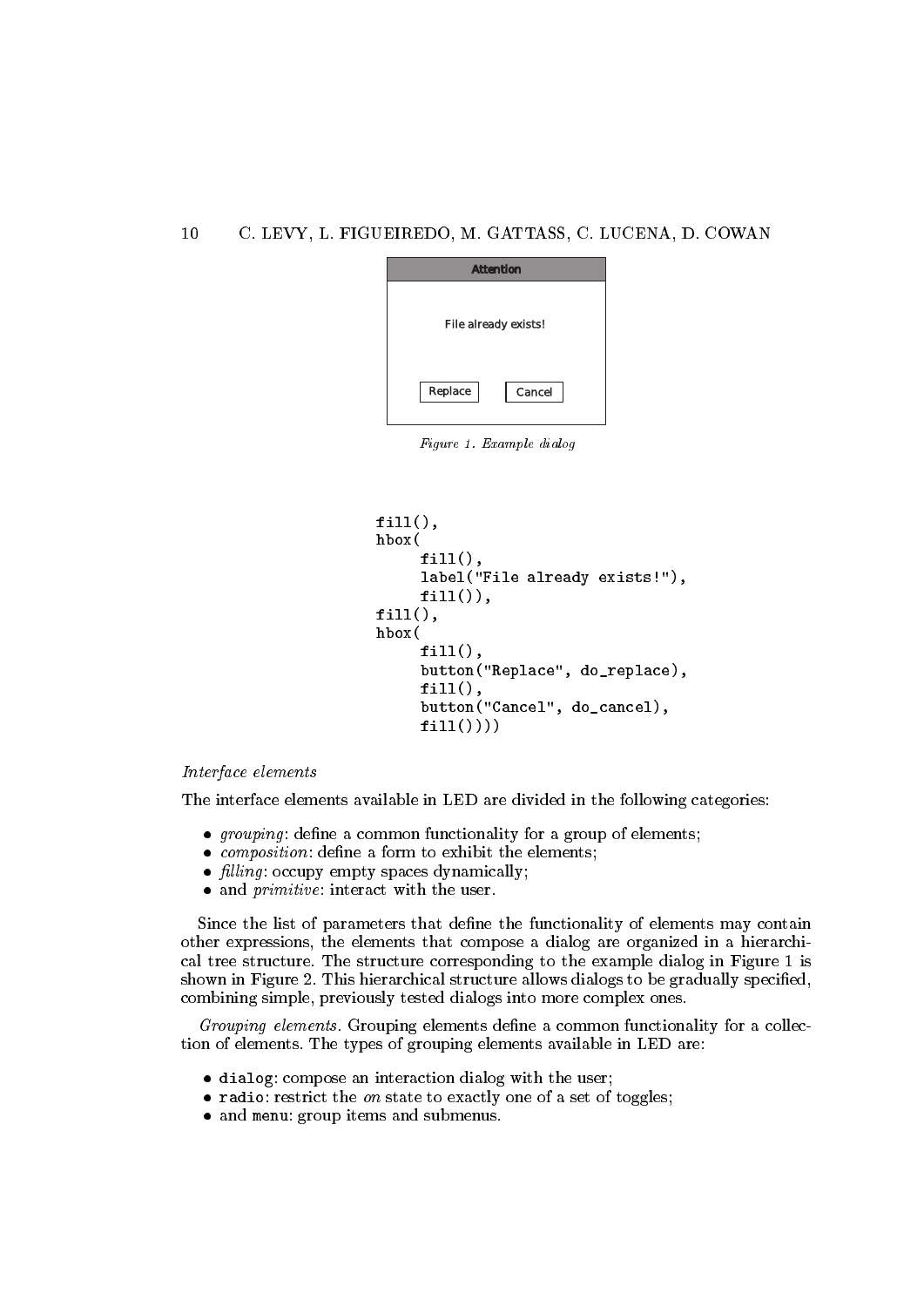

Figure 2. Dialog structure for the example specification

Composition elements Composition elements determine whether a collection of in terface elements are presented vertically or horizontally- Following the TEX paradigm we have two composition elements

- $\bullet$  hbox: present group of elements horizontally;
- and vbox: present group of elements vertically.

With these two composition elements, it is possible to build many dialogs without dening explicitly the coordinates of each element that composes the dialog- The example LED code for the confirm dialog illustrates the use of vbox for vertically arranging the two main items (prompt and buttons), and the use of hbox for a horizontal arrangement of the two buttons-

There is a third composition element in this element in TEX called  $\mathbb{E}$  called zbox-alled zbox-alled zboxmodels a stack of interface objects; only the "top" object is visible at any time.

Fill elements. There is only one filling element: fill; it occupies the empty spaces in a dialog proportionally and dynamically- fill is responsible both for maintaining the abstract layout when the dialog is resized and for relative positioning of the interface elements in the composition elements hbox and vbox- In the example fills are used to center the label prompt horizontally and vertically in the dialog area- If the specification of body were:

body =  $vbox(prompt, fill()$ , buttons)

then the text would appear at the top of the dialog area, not in the center.

Primitive elements. The primitive elements currently available in LED are:

- button:
- canvas: working area;
- **frame**: creates a border around an interface element:
- $\bullet$  image: static image;
- $\bullet$  item: menu item;
- label: static text;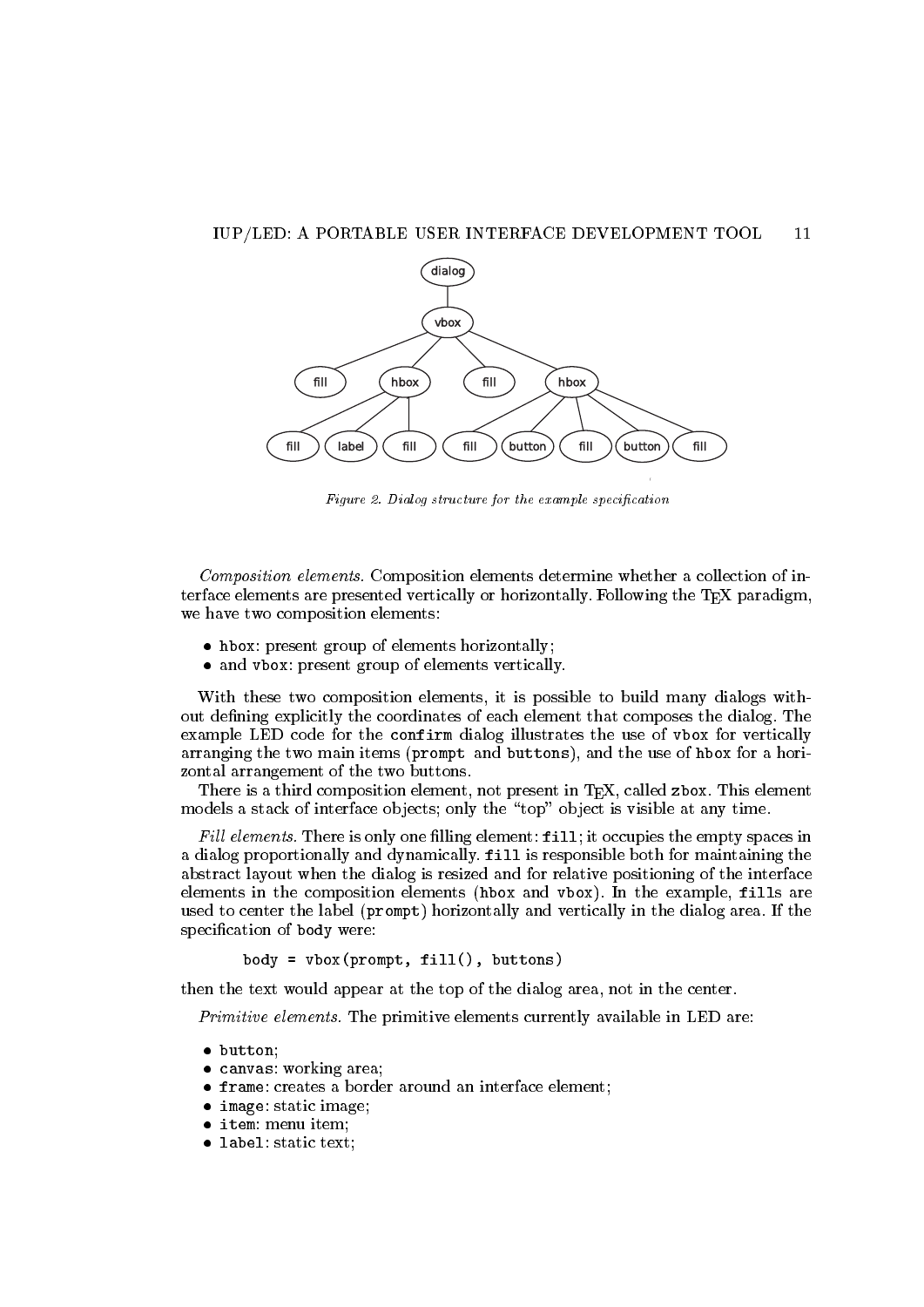#### 12 C- LEVY L- FIGUEIREDO M- GATTASS C- LUCENA D- COWAN

- $\bullet$  list: string list with scrollbar;
- $\bullet$  matrix: a matrix of text cells, like a spreadsheet;
- $\bullet$  submenu: menu within a menu;
- $\bullet$  text: captures a text fragment of two or more lines;
- toggle: two-state button  $(on/off)$ ;
- and valuator: captures a numeric value.

With the exception of canvas, all other primitive elements are well understood and have the same behavior in all interface systems- The interface element canvas is a dif ferent element because it is the main link between the graphical part of an application and the interface system- It is through canvases that application ob jects are exhibited and manipulated by the user-connection connection with the application makes it is application makes it hard to give an abstract denition for the behavior of canvas- InterViews gives a for mal definition for this behavior, removing from the application the treatment of some events such as repaint and resize- An alternative abstraction was given by Neelamkavil and Mullamey-

In  $IUP/LED$ , the behavior of canvas is simple: all events that happen on a canvas are passed on to the application which is responsible for handling them- However before passing events to the application, the IUP driver does handle any necessary prolog and epilog; this typically happens for optimizing canvas redraw by setting the clipping area to the exposed area-

It is important to note that, among primitive elements, canvas is the only one that competes with fill for empty spaces- Thus when a dialog is resized its working area is also resized accordingly-

### Attributes

Attributes for interface elements are implemented as environment variables represented by the expression  $[a = v]$ , where a is the name of a variable and v is its value (a string- IUP LE impression and implements and international mechanism for attributes the variables dened for an element are automatically exported down to its children- For example a variable defined for an hbox is also defined, with the same value, for all elements that are in this hbox- If one of these elements denes a variable with the same name the value dened for the element has priority over the value dened for the hbox- This mechanism allows global attribute assignment, with the possibility of local changes. For example, to change the character font globally for the confirm dialog, but locally in the replace button, one could write:

```
confirm  dialogFONT-
Helvetica-

replace but the place of the contract of \mathcal{L}
```
Some variable names are recognized by  $IUP/LED$  and represent attributes of native interface elements- The ma jority of these attributes control appearance such as color character fonts and cursor style- Some attributes dene functionality for instance the HOTKEYS attribute associates function keys with dialogs-

Names not recognized by the system can be used by the application for any pur pose IUPLED stores these attributes but does not try to interpret them- This feature provides a general-purpose, extensible attribute table, which may be used by the application in particular interface ob jects can maintain their own state- This mechanism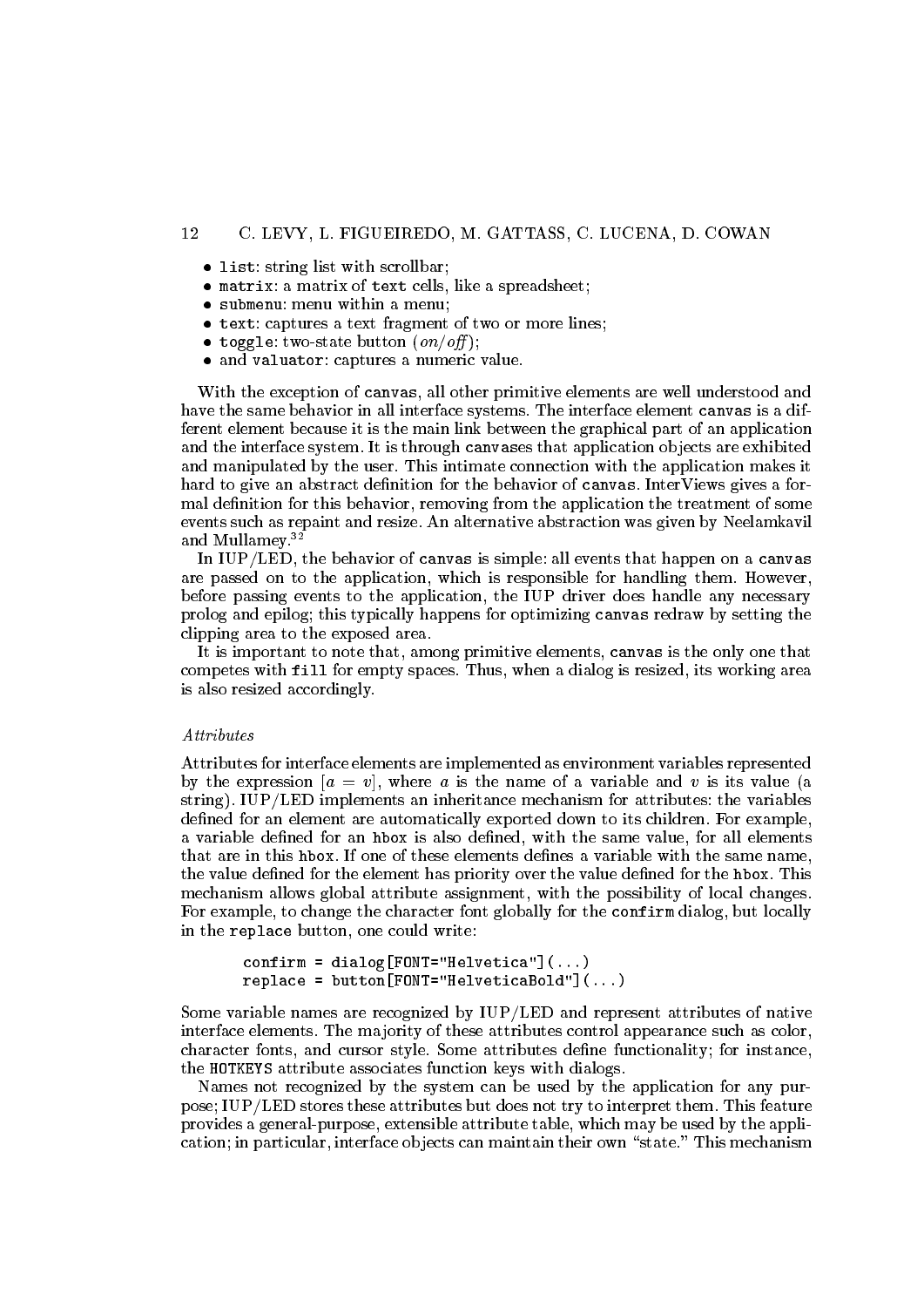also allows platform dependent attributes to be specified and interpreted only by the corresponding driver with no consequences for other platforms- Thus it is possible to fine-tune the interface for each platform and still maintain a single LED specification.

### IUP: a virtual toolkit for supporting LED

IUP is a virtual toolkit with approximately functions for building and manipulating dialogs for applications- This toolkit is essentially an API for implementing LED and contains functions for

- converting LED specifications to native interface system objects;
- $\bullet$  creating interface elements directly, without using LED;
- $\bullet$  registering the application functions corresponding to the actions used in LED;
- associating names with interface elements;
- exhibiting and hiding dialogs;
- and querying and setting attributes for interface elements.

IUP has two main modules: a driver that maps virtual interface objects to native interface objects, and a geometry manager that converts abstract layouts to concrete layouts by computing sizes and locations for native interface ob jects- The geometry manager acquires size information from the driver- Of course the driver depends on the native system but not the geometry manager- Thus although there is a dierent library implementing  $IUP/LED$  for each platform, this is transparent to interface programmers-

IUP is written in ANSI C and has been ported to many different environments, such as Microsoft Windows OpenLook via XView Motif and DOS- For DOS which does not contain a native interface system, we have written a complete and portable interface system having an appearance similar to Motif-

The control flow in an application that uses  $IUP$  is analogous to the ones that use other toolkits and can be summarized as follows:

- $\mathbf{1}$  and  $\mathbf{1}$  by calling Iupon Iupon Iupon Iupon Iupon Iupon Iupon Iupon Iupon Iupon Iupon Iupon Iupon Iupon Iupon Iupon Iupon Iupon Iupon Iupon Iupon Iupon Iupon Iupon Iupon Iupon Iupon Iupon Iupon Iupon Iupon Iu
- create dialogs by loading and interpreting LED specications with IupLoad or by calling IUP functions to create each interface element
- register the functions corresponding to actions with IupSetFunction in the example,  $do$ <sub>replace and  $do$ <sub>cancel</sub> are actions and not application functions);</sub>
- yield control to IUP by calling IupMainLoop which waits for user actions and calls the corresponding application functions-

### Integrating IUP with LED

In LED, we can associate names with interface elements, but these names cannot be directly used in the IUP functions that create and manipulate the interface elements because IUP functions expect a handle- Therefore to refer to an interface element created in LED an application has to call IupGetHandle- The following code uses IUP to specify the dialog in Figure  $1$ .

```
IupLoad-
attention	led-

doreplace-be-back frequency-be-back frequency-be-back frequency-be-back frequency-be-back frequency-be-back frequency-be-back frequency-be-back frequency-be-back frequency-be-back frequency-be-back frequency-be-back freque
```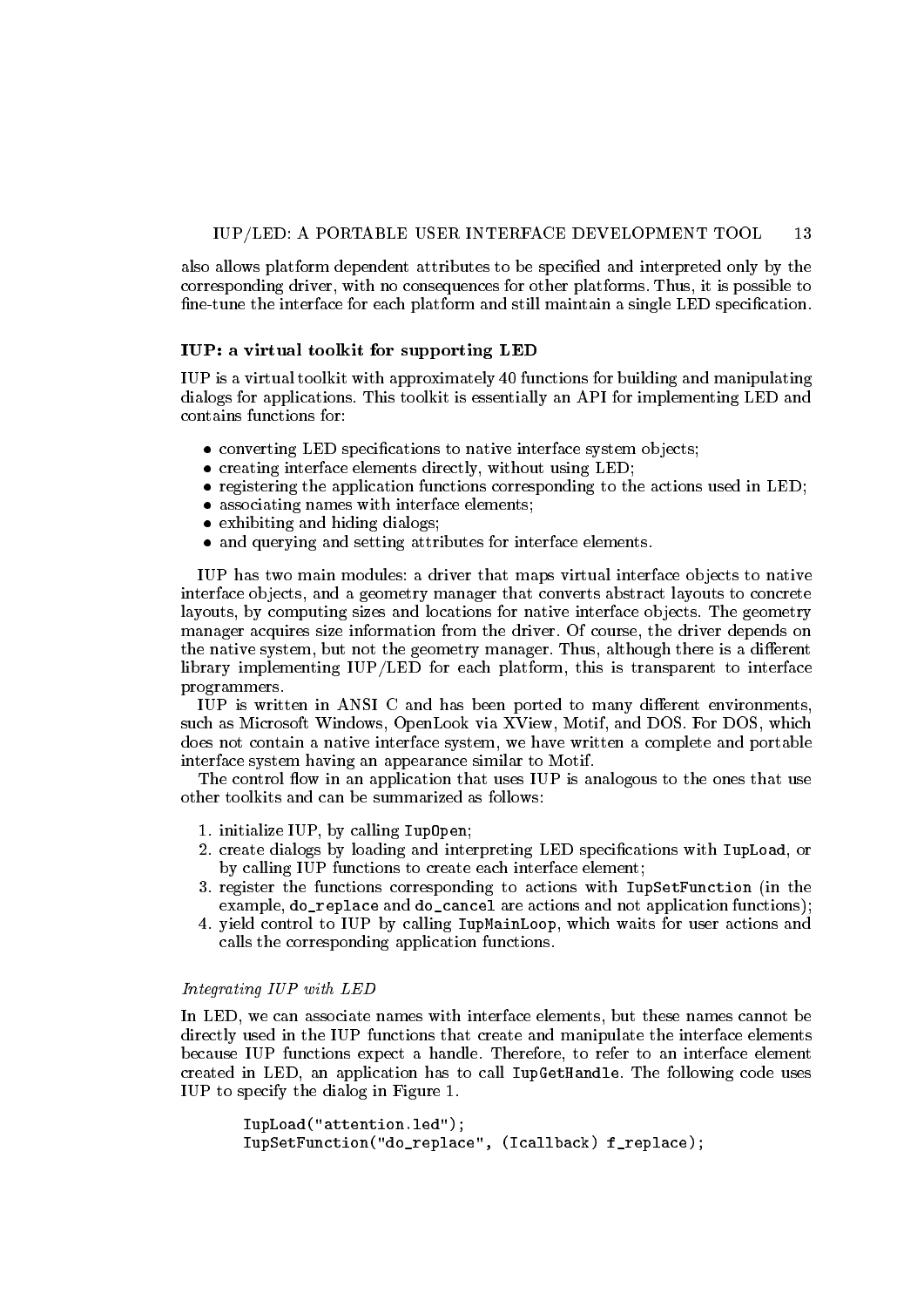#### $14$ C- LEVY L- FIGUEIREDO M- GATTASS C- LUCENA D- COWAN

IupSetFunction-docancel- Icallback fcancel IupShowIupGetHandle-confirm-

Even though this code does not check for errors all IUP functions return a code that indicates success or failure in the execution of the function.

### Creating interface elements in IUP

Interface elements can be created dynamically by calling IUP- However the creation of interface elements with IUP and with LED diers in the species ways- the miss difference is that in IUP names are not associated with interface elements at creation time as they are in LED- When an element is created with IUP the corresponding function returns a handle not a string name-in-may be used not a string name-in-may be used to  $\mathbf{u}$ to associate names with interface elements, after they have been created, but this is not necessary-the second dierence is that in LED the denition of the attributes is that in LED the attributes happens at creation time, whereas in IUP the element has to be created before its attributes can be dened- the following code creates the example dialog using IUP-

```
Ihandle *cancel,*replace,*warning,*buttons,*prompt,*body,*confirm;
cancel-leader in the cancel-leader in the cancel-leader in the cancel-leader in the cancel-leader in the cancel-
replace-be-based and the contract of the contract of the contract of the contract of the contract of the contract of the contract of the contract of the contract of the contract of the contract of the contract of the contr
rning in Iuplica also also already the state of the state of the state of the state of the state of the state o
buttons = IupHbox(IupFill(), replace, IupFill(), cancel, IupFill(), NULL);
prompt = IupHbox(IupFill(), warning, IupFill(), NULL);
body = IupVbox(IupFill() , prompt, IupFill(), buttons, NULL);confirm = IupDialog(body);Iups - Attention- Iups - Attention- Iups - Attention- Iups - Attention- Iups - Attention- Iups - Attention- Iu
IupSetFunction-
doreplace-
Icallback freplace
docancel-back for the concellent factor of the concellent factor of the concellent factor of the concellent factor of the concellent factor of the concellent factor of the concellent factor of the concellent factor of the 
IupShow(confirm);
```
As in LED, it is not necessary to keep handles to intermediate elements; however, no operation is possible on elements for which no handle is stored- The same dialog can be created with the following code

```
confirm = IupDialog(IupVbox
                IupFill(),
                IupHbox
                   IupFill(),
                   IupLabel-
File already exists-

                   IupFill(), NULL),
                IupFill(),
                IupHbox
                   IupFill().
                   IupButton-
Replace-
 -
doreplace-

                   IupFill().
                   IupButton-
Cancel-
-
docancel-

                   IupFill(), NULL), NULL));
```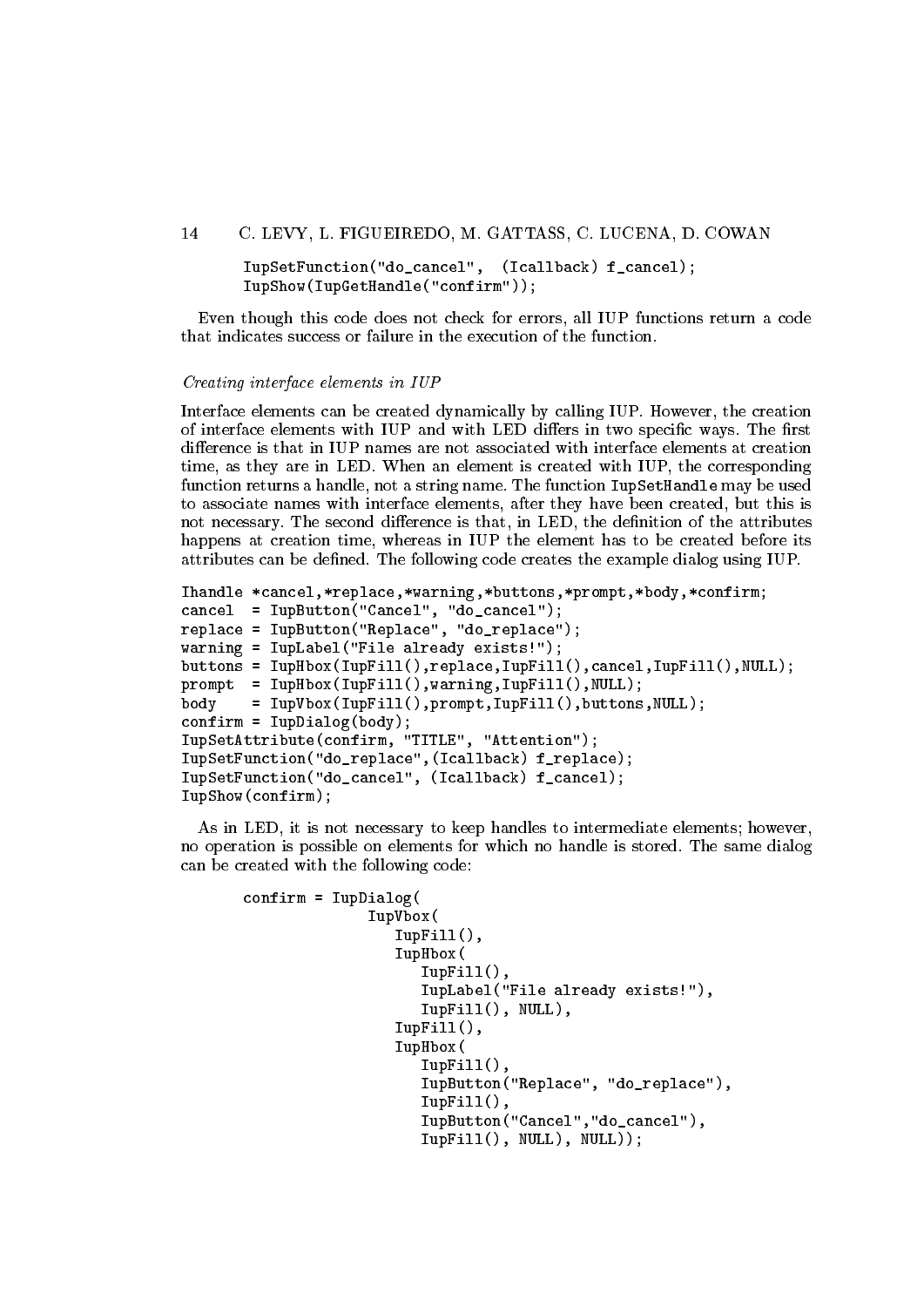#### IUP/LED: A PORTABLE USER INTERFACE DEVELOPMENT TOOL 15

### Implementation

The main module in the implementation of  $IUP/LED$  is the geometry manager, which converts the abstract in the model to a concrete model-distinction of a driver for a driver for a specific system is simply an arduous exercise in translating abstract IUP calls into calls to the native API.

The conversion algorithm implemented in the geometry manager has three phases see Appendix- The rst phase computes the smallest size that holds the interface The second phase computes current sizes, that is, the size with which elements will actually be exhibited to the user-third and last phase computes the nal position of the nal position of the na of each interface element-implement-implementing this algorithm the following  $\mathbf{f}$ related to the appearance of the user interface must be answered

- what is the point for distribution of empty space among films and canvastic  $\sim$
- Does a fill or canvas that is deep in the hierarchy receive less space than a shallow fill or canvas? If so, how much less?
- When a user explicitly denes the size of an element by specifying the SIZE attribute), what size is meant, the natural or the concrete one?
- 

Prototypes were extensively studied to obtain answers to these policy questions and their combinations- For the rst question the best answer is to give priority to canvas over fill in empty space distribution- This decision was based on the functionality of the two elements fill is for justifying elements while canvas is the space used by the application and the user for communication using application ob jects- Therefore it seems reasonable that increasing the size of a dialog should increase the size of the canvas- In other words resizing is interpreted as meaning intention to see more work area, not to spread interface elements further apart.

The distribution of empty space for elements in the same hierarchical level is pro portional they all receive the same amount of empty space- The key problem is the distribution of empty space for elements at dierent levels- If all elements received the same amount of space, irrespective of their level, then it would be impossible to divide a dialog in regions as shown in Figure because all elements would receive the same amount of space the dialog shown in Figure would appear as illustrated in Fig ure 4 (a or b, depending on how the layout was defined: a vertical box containing two horizontal boxes or a horizontal box containing two vertical boxes- The algorithm implemented in  $IUP/LED$  divides a dialog into regions, distributing the empty space of a box equally among its extensible elements which then divide their empty space equally among their own elements and so on- Thus the outer elements get more space then the inner ones, in exponential proportion.

Our answer to the third question is that when a user chooses a size, the user wants the interface element to be shown in that specified size and not in one computed by the IUP-Therefore it becomes clear that the size species species are the size to the current size- Thus the size of such an interface element must not be recomputed after the dialog is resized- The only exception is resizable dialogs whose sizes are always recomputed.

Regarding the last question, it is clear that raster units or pixels should not be used as a unit of size because of the obvious dependency on device resolution- In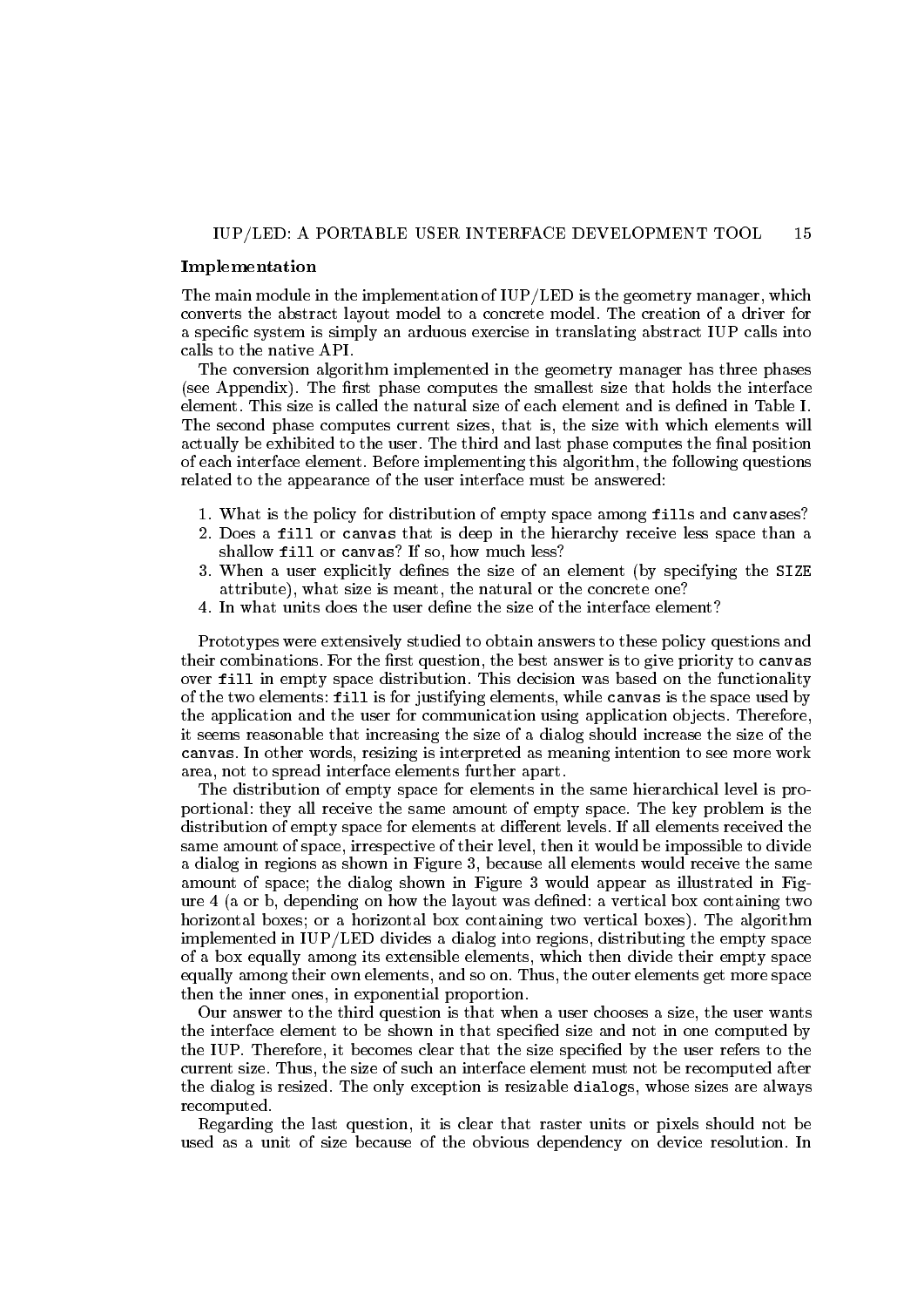

Figure 
 Seven canvases dividing a dialog in symmetrical areas



Figure 4. Seven canvases dividing a dialog in asymmetrical areas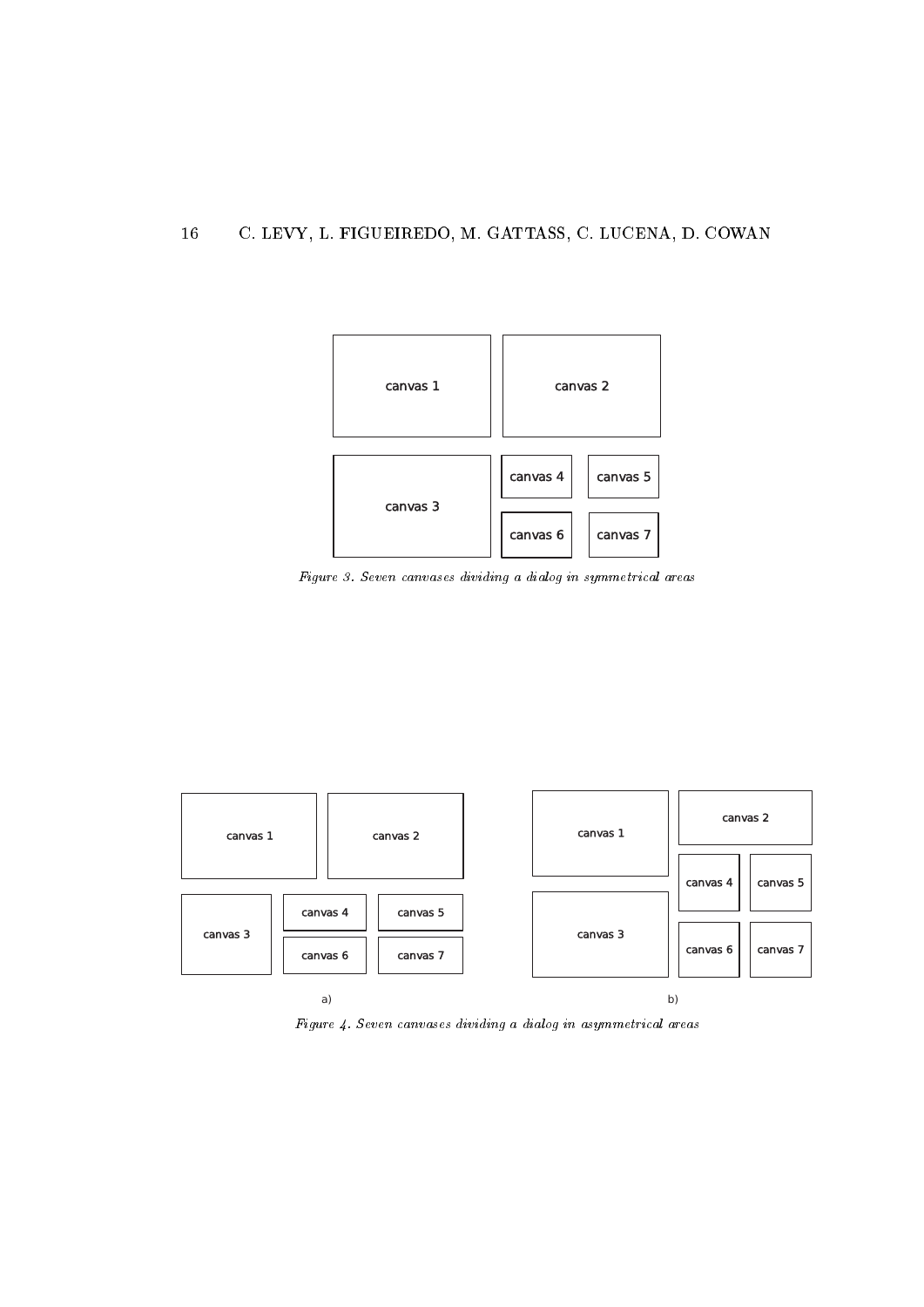$IUP/LED$ , the values related to sizes are proportional to a fraction of the average size of a character from the character fonts used by the element in question- The width unit represents  $1/4$  of the medium width of a character and the height represents  $1/8$ of the height of a character (these values are not magical or sacred; they are also used by MSWindows- The use of this kind of unit guarantees that the interface elements will show the users the same information, irrespective of the output device.

# Algorithm for computing concrete layout

The Appendix contains pseudo-code for three recursive algorithms that have been implemented to convert abstract layout to concrete layout- Algorithm A computes natural sizes; Algorithm B computes current sizes and distributes empty space; and Algorithm C computes final sizes and positions.

Algorithm A only computes the sizes of the composition elements (hbox and vbox) and group elements (dialog); the sizes of the primitive elements, such as label, button and text, are obtained by querying the driver for the native interface system.

Algorithm A receives as input a node of the hierarchical structure of a dialog representing an interface element and computes its natural size- The return value

| Element  | Natural Size                                             |
|----------|----------------------------------------------------------|
| button   | somewhat larger than its text or image                   |
| canvas   | the size of a character                                  |
| dialog   | the size of the element it contains                      |
| fill     | zero                                                     |
| frame    | somewhat larger than the size of the element it contains |
| hbox     | height equal to the height of its highest element;       |
|          | width equal to the sum its elements width                |
| image    | the size of its image                                    |
| item     | somewhat larger than its text or image                   |
| label    | the size of its text or image                            |
| list     | dependent on the native system                           |
| matrix   | dependent on the native system                           |
| menu     | minimum to hold all its elements                         |
| radio    | it has no size for it only defines functionality         |
| submenu  | somewhat larger than its text                            |
| text     | somewhat larger than its initial text                    |
| toggle   | minimum to hold its text or image and a feedback box     |
| valuator | dependent on the native system                           |
| vbox     | height equal to the sum its elements height;             |
|          | width equal to the width of its widest element           |
| zbox     | height equal to the height of its highest element;       |
|          | width equal to the width of its widest element           |

Table I. Natural size of elements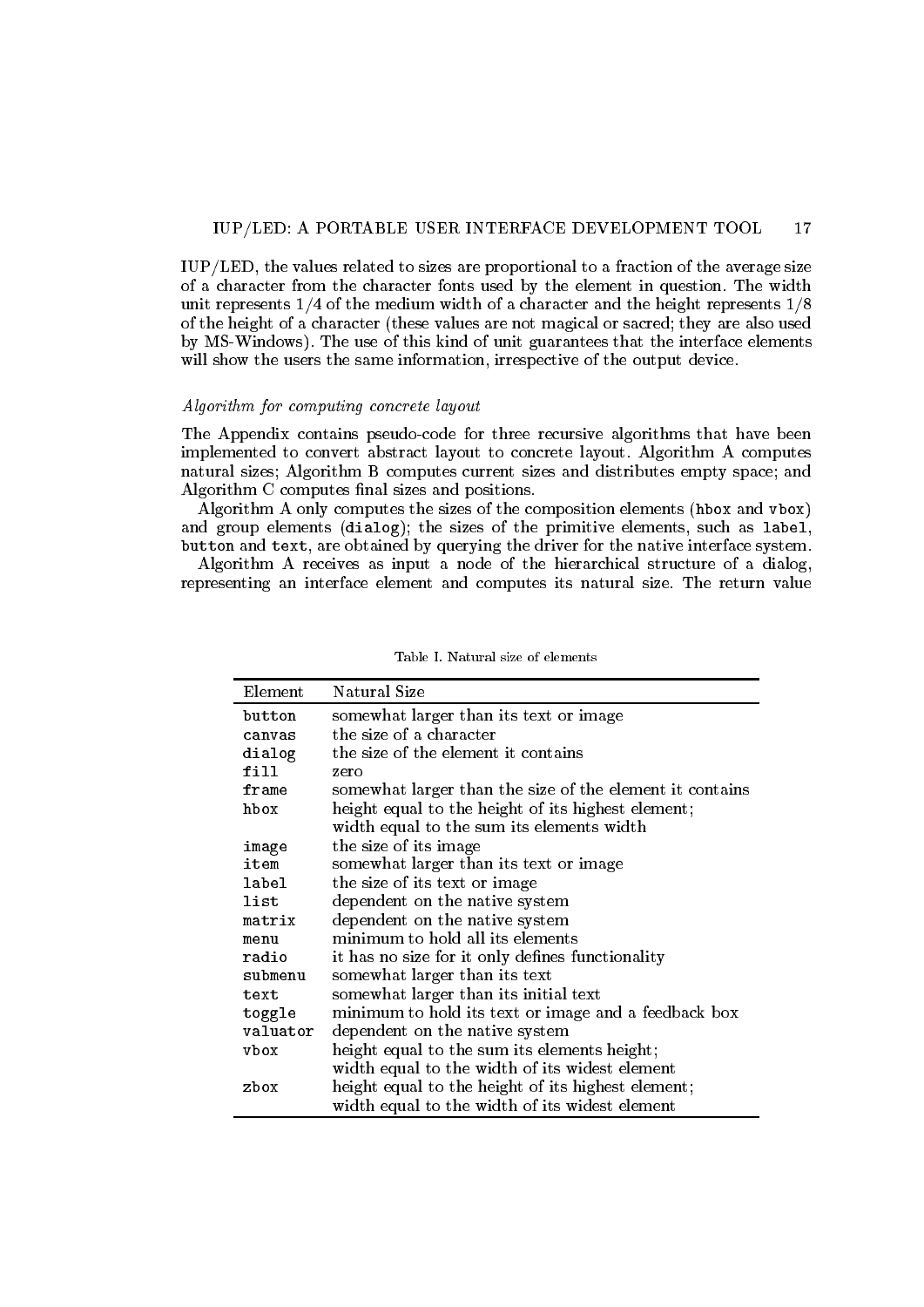indicates the directions (vertical or horizontal) in which the element can grow and with which priorities high or low-place dimensional cancel contains a filled cancel grow horizontally with a low priority but an hbox that contains a canvas can grow in both directions with high priority- with information is useful to compute the current size and to determine the distribution of empty space.

All three algorithms start at the top of the hierarchical structure of a dialog, and recursively explore the hierarchy- Algorithm A prepares interface elements for the com putation of their current size- Algorithm B computes the current sizes of the interface elements and distributes empty space- To complete the conversion from abstract layout to concrete layout, Algorithm C positions interface elements.

Since the three algorithms traverse the tree structure of a dialog exactly once the conversion from abstract to concrete layout is linear in the number of interface ele ments contained in a dialog- This complexity is adequate for real time recalculation of concrete layout-definition only occurs when the recalculation only occurs when the user has nished the user has nish resizing the dialog, in order to avoid the "blinking" effect that could occur if all eleare specially slow at erasing and redrawing interface elements.

# EXPERIENCE WITH IUP/LED

TeCGraf is a research and development laboratory at the Pontifical Catholic University in Rio de Janeiro PUCRio with many industrial partners- Some forty programmers at TeCGraf have used  $IUP/LED$  over the past three years to develop several substantial products-toolkit model and the layout model and the toolkit were found to the toolkit were found to learn and by programmers with all levels of expertise- Moreover IUPLED is being successfully used in courses on Computer Graphics and User Interfaces at PUC-Rio.

In this section, we report on two early experiences in the use of  $IUP/LED$  soon after its implementation was completed that served to validate the design- the designexamine the use of IUPLED in TeCGraf s PETROX pro ject- Because this pro ject required the definition of almost fifty dialogs, we believe it provides a good evaluation of the abstract layout model- We then examine the use of IUPLED in a Computer Graphics course for Engineering students, where they had to create an interactive graphics editor a program that requires a substantial amount of interaction between  $IUP/LED$  and the graphics system.

# PETROX project

The PETROX project required the creation of a multi-platform interactive program for editing chemical process diagrams that provide input data for a simulator- The fty dialogs that capture the numeric information associated with the elements of the diagram were specified using LED by a chemical engineer who had no knowledge of user interface concepts at the beginning of the pro ject- After one month of training she was able to understand user interface concepts and learn both the IUP toolkit and the LED language- Since the dialogs had many interface elements in common the engineer created a library of common LED specifications; every time a dialog needed a common element, it was copied from the library and reused in the dialog specification. As the dialogs were built, a need was found for two new interface elements that were not originally in  $IUP/LED$ :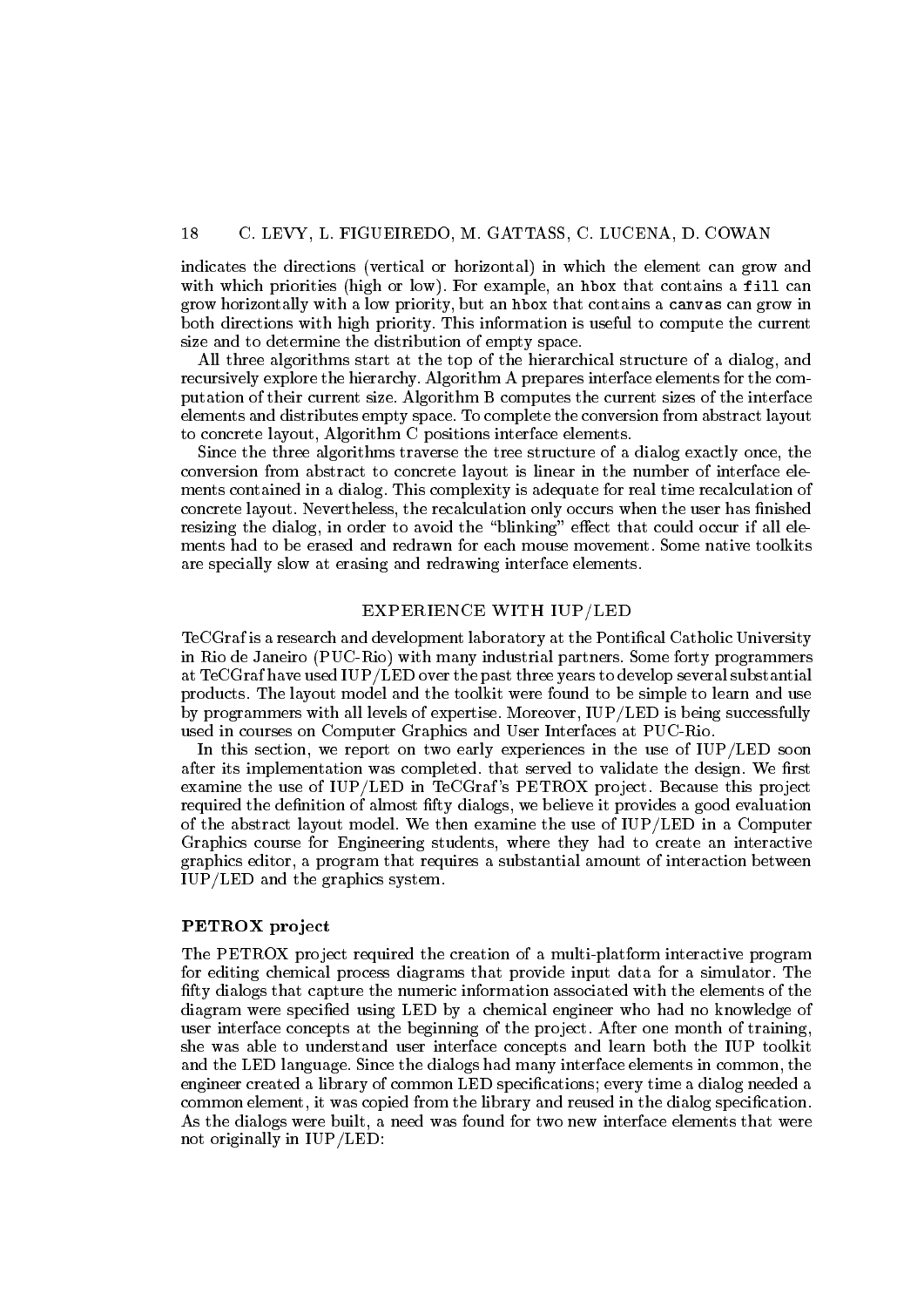- $\bullet$  the *drop down list*, which provides a different presentation for the primitive element as a contract is included a complete may find the list in the list on the list shown beside a button with an arrow pointing downwards- When selected this button gives the option list allowing a new options to be selected-planets. implements drop down lists as an attribute for list;
- the vector, that allows values to be attributed to a vector without having to dene a text element for each vector position- The number of fills used by the interface element alignment in dialogs of the PETROX project is quite large. Reducing this number involved creating the ALIGNMENT attribute for the hbox and values of ALIGNMENT are the possible values of ALIGNMENT are TOP CENTER and ALIGNMENT are TOP CENTER and ALIGN and BOTTOM for health for health for health for variable states and right for variable states and right for variable contains the more powerful matrix primitive-

# Graphic editor

In the Computer Graphics course, Engineering students had to create an interactive graphics editor using  $IUP/LED$  as the interface system and a local implementation of GKS as the graphics system- They started using IUPLED after a single lecture describing the abstract layout model LED and the IUP toolkit- A brief reference manual describing the functions and the attributes for each interface element was provided to support this activity- Although they were not sophisticated programmers the students were easily able to specify dialogs and use the toolkit to build good user interfaces for the graphic editor- Nevertheless some students found diculties in using an asynchronous rather than a sequential programming model- This problem is not attributable to  $IUP/LED$  but instead to a lack of experience in programming user interactions using callbacks.

The graphics system was used passively and all input was handled by IUP- A minor problem was detected IUP coordinates are in raster units with origin at the upper right corner of the canvas, whereas GKS needs world coordinates defined by the programmer with origin at the lower left corner-of-lower problem problem a transformation routine between both systems was added to the IUP interface for GKS-

# COMPARATIVE ANALYSIS

There are other interface systems, such as  $IntGraf<sub>1</sub><sup>27</sup> CIRL/PIWI<sub>1</sub><sup>19</sup> XVI<sub>1</sub><sup>25</sup> OTT<sub>1</sub><sup>33</sup>$ and SUIT, that provide solutions to user interface portability problems. In this section, we make a comparison of  $IUP/LED$  with  $CIRL/PIWI$  and  $SUIT$ , since in an earlier paper<sup>19</sup> CIRL/PIWI was compared with the other toolkits.

### CIRL-PIWI

 $CIRL/PIWI<sup>19</sup>$  is a portable user interface toolkit developed by the University of Waterloo- This toolkit uses a user interface abstraction to support a portability strategy-This abstraction has two components: CIRL, a language that uses tags to specify interface elements and PIWI a virtual toolkit similar to IUP- The structure and ap pearance of interface elements are specified separately, and a knowledge base contains information about the lookandfeel of a specic native system- The two descriptions and the knowledge base are provided as input to a compiler that produces a description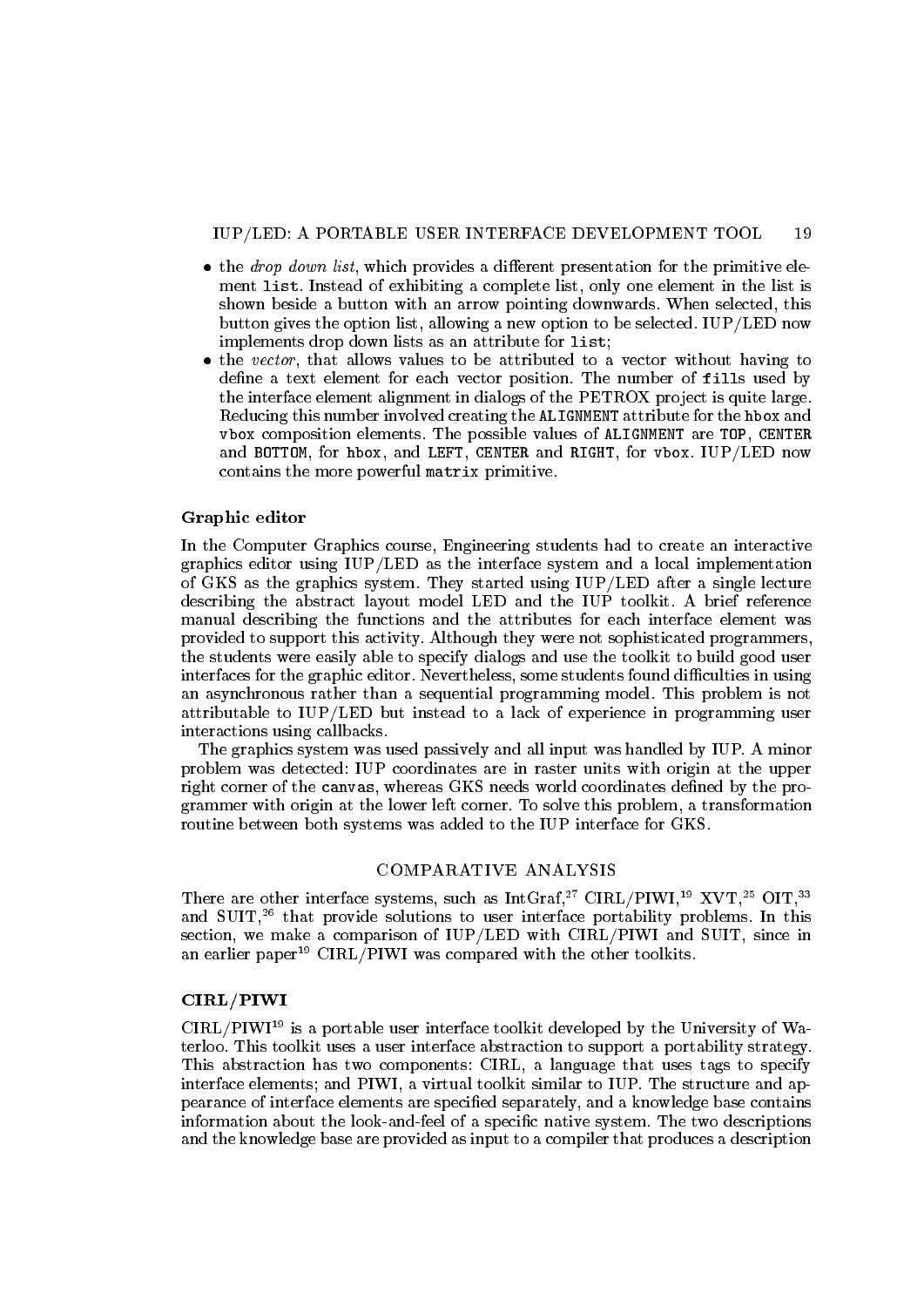<u> The interface the tagging language for the the system-the systems in the system</u> toolkit similar to IIUP-1 is available for the Machinese for the Microsoft Microsoft Microsoft Microsoft Micro with the state of the user interface  $\mathbb{R}^n$  in  $\mathbb{R}^n$  is the user interface functions  $\mathbb{R}^n$ graphics functions for drawings are also available-communications communications communications cate with the application through events, where each dialog has an accompanying event handling routine.

 $CIRL/PIWI$  and  $IUP/LED$  share the following common features:

- the implementation of an interface layout language;
- layouts are defined without having to define element coordinates;
- the implementation of a virtual toolkit;
- and dialogs inherit the native look-and-feel.

Although the goals are similar,  $CIRL/PIWI$  and  $IUP/LED$  were developed independently-there are several dierences that separate the two solutions including  $\mathcal{C}$ 

- the CIRL compiler uses a knowledge base containing information about the look andfeel of dierent interface systems- This knowledge base allows the compiler to make decisions related to the layout that were not dened by the tagging or appearance model- On the other hand LED denes a very simple model of layout definitions based on the boxes-and-glue paradigm of the  $T_{EX}$  processor;
- the CIRL compiler produces a specification in the tagging language of the native interface system that then needs to be compiled and linked to the application-LED specifications are interpreted at run time, potentially decreasing the time required to produce a prototype
- $\bullet$  interface elements can only be created through CIRL, while in IUP/LED the interface elements can be defined by using either LED or IUP;
- $\bullet$  IUP/LED provides a general-purpose attribute mechanism that allows the appearance of interface elements to be defined and fine-tuned for specific interface systems- In CIRL the appearance of interface elements are dened in an optional file; fine-tuning is done based on the tagging created by the CIRL compiler, and it is not possible to attach application specific information to interface elements:
- $\bullet$  in CIRL/PIWI, the communication between interface elements and the application is based on the event model; in  $IUP/LED$ , this communication is based on the callback model
- $\bullet$  IUP/LED supports a fixed look-and-feel in addition to a native look-and-feel;
- CIRL/PIWI supports better fine-tuning of the user interface than  $IUP/LED$ . Since CIRL/PIWI creates a description of interface elements in the tagging language of the native interface system, a final adjustment can be made at that level- IUPLED only allows netuning with the characteristics known to the ... Interface interface interfaces systems it thermometer, all the models in the second terface elements to be accessed through the WID attribute of the corresponding virtual elements, allowing dynamic fine-tuning through the functions of the native interface system.

# SUIT

 $SUIT<sup>26</sup>$  (Simple User Interface Toolkit) is a portable user interface toolkit developed by the University of Virginia- The library implementing SUIT contains all standard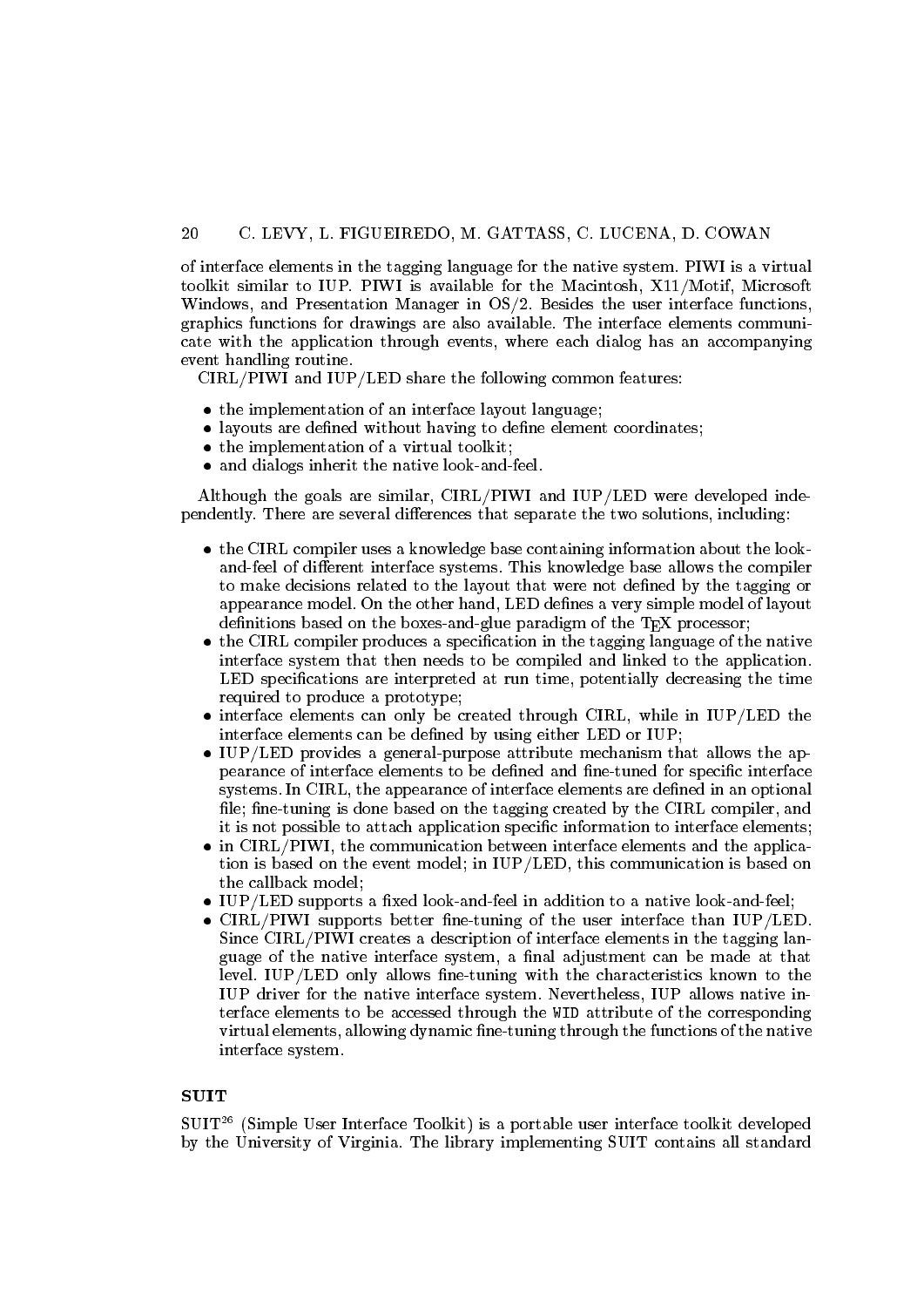interface objects, and also an interactive layout editor that can be invoked at runtime qualifying SUIT as a UIMS- of SUIT is active to SUIT is a very subset of  $\mu$  and  $\mu$  is active look-and-leel implemented with SRGP, a portable graphics library. Although SUIT was designed primarily as an educational tool, it has been successfully used in many professional research laboratories
 -

The main similarities and differences between SUIT and  $IUP/LED$  can be summarized as follows

- SUIT implements a "true" toolkit on top of a portable graphics library, thus providing only xed lookandfeel- IUPLED uses a virtual toolkit that provides both fixed and native look-and-feel.
- the API in both systems is small and easy to learn.
- $\bullet$  both SUIT and IUP/LED support attributes for interface objects and attribute inheritance- Attributes are called properties in SUIT and can be edited at run time using a built in graphical properties editor-built allows allows and the suit  $\alpha$ user dened properties- some III properties- in the properties are typed-
- some interface objects in SUIT can be presented in more than one way, which may be selected at runtime by the user or via properties- In IUPLED the presentation of an interface ob ject depends on the native interface systems and would be selected via attributes as in SUIT, but the standard systems do not support multiple presentation styles- However multiple presentation styles can be implemented in  $IUP/LED$  with zboxes, a more powerful construct.
- $\bullet$  although the SUIT toolkit describes layouts concretely, by giving explicit geometrical coordinates for interface objects, layouts can also be defined interactively, using the built in all, and this editor-builting by the programmer and programmers of the programmer of the pro and and the user  $\mathcal{L}_{\mathcal{A}}$  are described are user and in IUPLED are described are described as abstractly and created either as a set of procedure calls using IUP or a set of ations using LED- is the composition of  $\mathcal{L}$  is the implement of  $\mathcal{L}$ izontal and vertical arrangements, but not fill objects, and thus cannot support abstract layouts.
- the current layout of a SUIT interface can be saved at run time in an external text file that can be later interpreted to recover the layout in a subsequent run of the program- However SUIT actually writes a C source le that must be carefully edited to avoid parsing mistakes- Moreover this le does not contain information about the actions associated with the interface objects, because it does not know the names of the corresponding  $\mathbf{I}$ dynamically bound to C functions- This allows LED les to contain information about interface actions without knowing names of C functions-
- both SUIT and IUPLED were designed to support rapid prototyping- 2002 supplies builtin layout and attribute editors- IUP interprets LED specications-
- because SUIT is written on top of a portable graphics library it provides a portable way of drawing application data in canvases- IUP provides a slightly more complex, but orthogonal solution: the WID attribute provides access to native canvastige can variety a platforming the platforming package this mechanical this mechanical contribution nism allows portable graphics on canvases-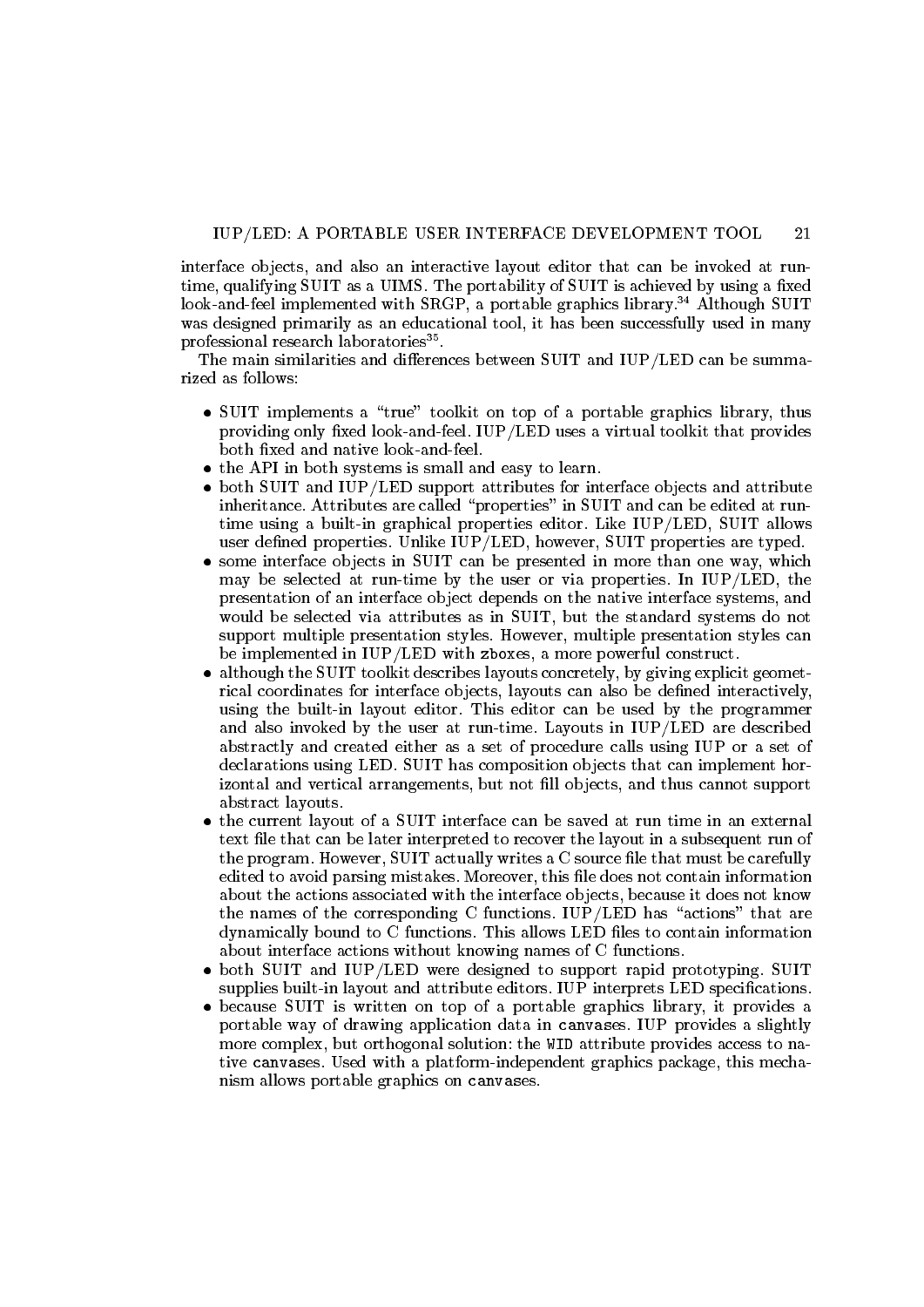### C- LEVY L- FIGUEIREDO M- GATTASS C- LUCENA D- COWAN

# **CONTRIBUTIONS**

 $IUP/LED$  has made a number of contributions to the technology supporting the development of portable user interface toolkits

- $\bullet$  IUP/LED defines an abstract layout model that allows dialogs to be created in a natural form, without having to compute the position of the interface elements:
- $\bullet$  the model used by IUP/LED can be implemented in many different interface systems
- LED is an expression language with a simple syntax that can be learned quickly;
- $\bullet$  LED describes a dialog using its functions; appearance attributes are optional;
- LED allows applications to be customized at run time, for different users and platforms by the users themselves- There is no need to recompile or relink an application to customize it
- LED provides an attribute mechanism that allows specific adaptations to an interface system, and makes it possible to attach application information directly to the interface elements
- IUP is a virtual toolkit that allows portable interactive programs to be built without forcing programmers to be knowledgeable about the native interface system
- IUP allows programs to have both the system's native look-and-feel, which helps the user of only one environment, and a fixed look-and-feel, which helps the user of only one application who needs to run it on different machines;
- IUP has only forty functions a very small group when compared to the hundreds of functions of MSWindows the Macintosh Toolbox and Motif- This feature makes it easy to learn the IUP functions quickly-

Although IUP does not contain primitives for drawing on canvases complete porta bility of graphics applications that use IUP can be achieved by using a platform independent graphics package such as GKS or the one dened by PIWI- Such graphics packages only need to query the value of the WID attribute of canvases to gain access to the necessary information for using native graphics primitives- In other words porta bility of interfaces to application data can be ensured by combining a passive portable graphics package with an interface element that receives events- IUP provides an ab straction for an event recipient (canvas) and a simple mechanism for linking these two components in a portable, orthogonal way.

# CONCLUSIONS

In this paper, we have described a portable user interface development tool called IUPLED- LED is an expression language for specifying dialogs and IUP is a virtual toolkit for creating dialogs and for connecting dialogs specified in LED to the native system- IUPLED allows interactive applications to be moved easily to dierent computer environments with minimal effort.

We have described the layout problem for interface dialogs and have indicated that it is difficult to define layouts by using explicit geometric positions in a concrete layout model- As a solution to this problem IUPLED denes an abstract layout model based on the boxesandglue paradigm of the TEX text processor- The main advantages of this model are

 $22$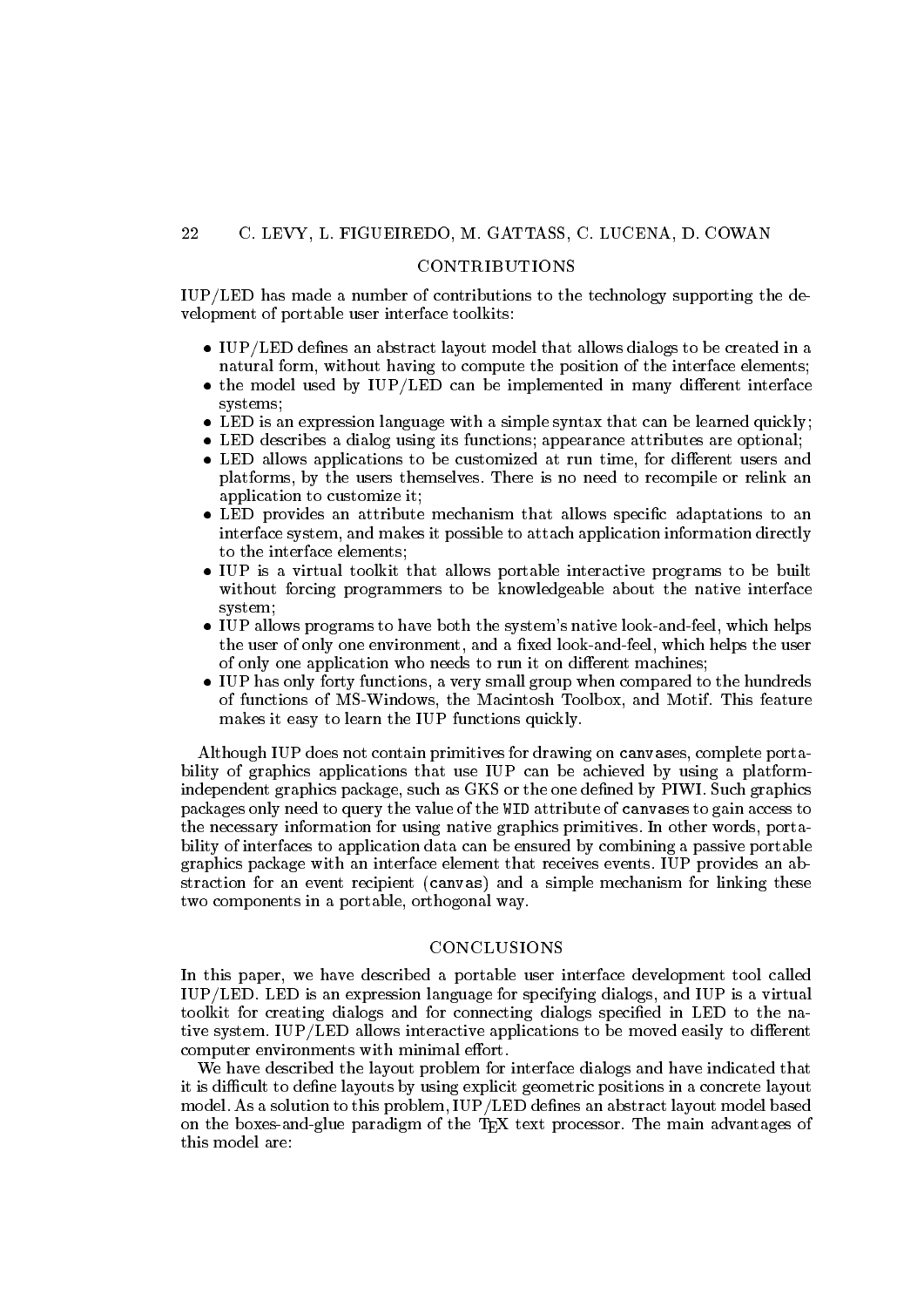- it frees programmers from computing interface element sizes and positions;
- and it maintains abstract dialog layouts after the size is changed by the applica tion user or by the addition or removal of elements.

This model does not work with dialogs with geometrically irregular layouts; however, this type of dialog is rarely used- additional can always not always not always not always not a geometrically regular layout that is able to expose the required information adequately-

The dialog specification language, LED, implements an abstract layout model by an expression language with a simple syntax that allows it to be learned quickly even by at limited the computer experience is a powerful language that  $\mu$  is a powerful language that the allows

- $\bullet$  defining interface elements without necessarily defining appearance attributes;
- $\bullet$  dialog definition to be separated from the application;
- $\bullet$  rapid prototyping;
- $\bullet$  and customization for different users and platforms.

The LED language served as the basis for developing the IUP virtual toolkit, which allows the application to inherit or ignore the look-and-feel of the native interface system- It is through IUP that the application controls the dynamics of the interface elements dened in LED- The basic services provided by IUP are

- $\bullet$  convert the declarations in LED to native interface system objects;
- create interface elements dynamically without using LED;
- bind application functions to the actions used in LED;
- associate names with elements;
- exhibit and hide the dialogs;
- and set and query attributes for the interface elements.

IUP is a very small toolkit with only forty functions that are easily learned, specially when compared to the hundreds of functions defined in MS-Windows, Macintosh Toolbox and Motif- This small number of functions was motivated by the model used by . Optional information for interface elements are not provided by calling function function  $\mathbf{f}(\mathbf{f})$ tions but instead as element attributes- In this approach all element manipulation is through two functions: one to query and the other to set a value for each attribute. The advantage of this approach is that it is easy to extend IUP- On the other hand programmers must learn not only the API but also which attributes are valid for each element-they how a programmers do not need to learn about attributes until they know at the second they know t how to implement the desired functionality; this important first step is made easier by the small size of the IUP toolkit.

The main difficulty in developing  $IUP/LED$  was in building the algorithm to transform the abstract layout into a concrete one, because many natural alternatives exist for maintaining abstract layout-

The following improvements to  $IUP/LED$  are currently under development:

- $\bullet$  developing an interactive dialog editor for IUP/LED,<sup>36</sup>
- allowing reference to interface elements by name rather than through their handle to allow reuse of parts of dialogs without copying
- adding a platform-independent graphics package;
- implementing help and clipboard mechanisms;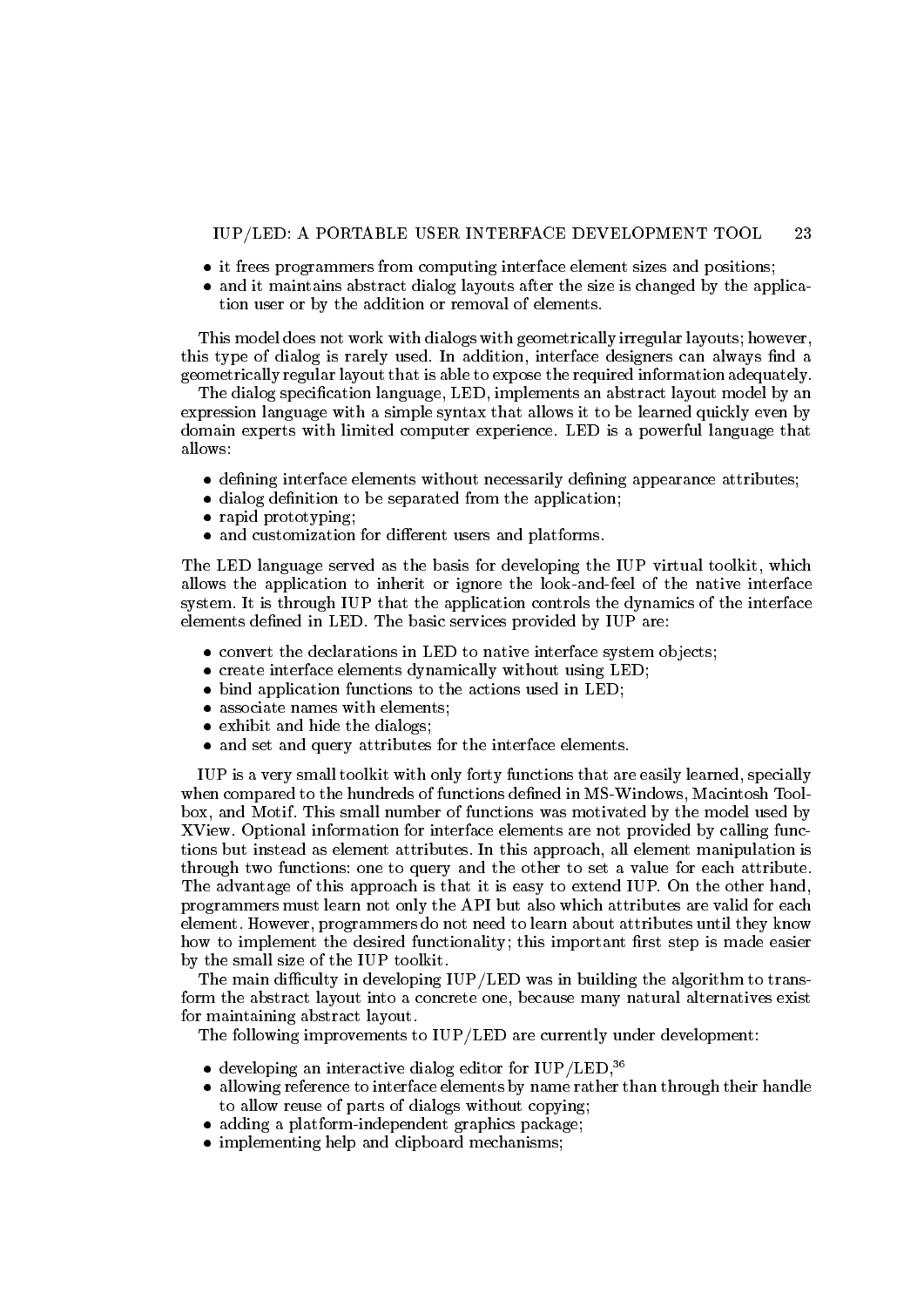#### 24 C- LEVY L- FIGUEIREDO M- GATTASS C- LUCENA D- COWAN

 $\bullet$  and creating APIs to other languages, such as Fortran,  $\circ$ ++, and Lua. Luais an extension language developed by TeCGraf that is both interpreted and procedural and could be a more powerful replacement for LED-

An important and interesting theme refers to the Multiple Document Interface MDI concept introduced in MSWindows- This concept standardizes the use and pro gramming of the applications that allow users to work with many documents (files) simultaneously- There are similar concepts in OS Presentation Manager and the Macintosh- An analysis of the real benet of the MDI and of how this concept may be implemented in other interface systems is a question that should be considered-

Another concept largely used in interface systems is the dynamic exchange of data between applications using approaches such as Dynamic Data Exchange (DDE) in MSWindows- Even though this concept does not directly deal with the user interface it enables the integration of data between applications-

## ACKNOWLEDGEMENTS

We would like to thank the staff at TeCGraf for using and testing  $IUP/LED$  in its industrial products- IUPLED is being developed in partnership with the research center at FETROBRAS THE Brazilian On Company). The authors are partially supported by research and development grants from the Brazilian Council for Scientific and Technological Development (CNPq), the Natural Sciences and Engineering Research Council of Canada, and WATCOM.

# APPENDIX: ALGORITHMS FOR COMPUTING CONCRETE LAYOUT

Algorithm A. Compute natural sizes; return expansion information

```
function Nsizen-
 integerii \mu is a ulalog \mucompute Nsize(child(n))
           \epsilonxpansion(n) \leftarrow both directions
           Nwidthn -
 Nwidthchildc
           Nheightn -
 Nheightchildc
    \epsilon is an inpox
           \epsilonxpansion\mu \mu \rightarrow no direction
           Nwidthn -

           Nheightn -

           ror cach child c of n do \sim\epsilonapansionn\mu - \epsilonapansionn\mui combined with Nsizer\epsiloni
                Nwidthn -
 Nwidthn  Nwidthc
                nheightn - maxni - maximum - maximum - maximum - maximum - maximum - maximum - maximum - maximum - maximum - m
    \epsilon is a vbox.
           \epsilonxpansion\mu \mu \rightarrow no direction
           n - Nwidtham - Nwidthn - Nwidthn - Nwidthn - Nwidthn - Nwidthn - Nwidthn - Nwidthn - Nwidthn - Nwidthn - Nwidth
           nheightn - Nheightn - Nheightn - Nheightn - Nheightn - Nheightn - Nheightn - Nheightn - Nheightn - Nheightn - N
           \overline{\phantom{a}} case child c of \overline{\phantom{a}}
```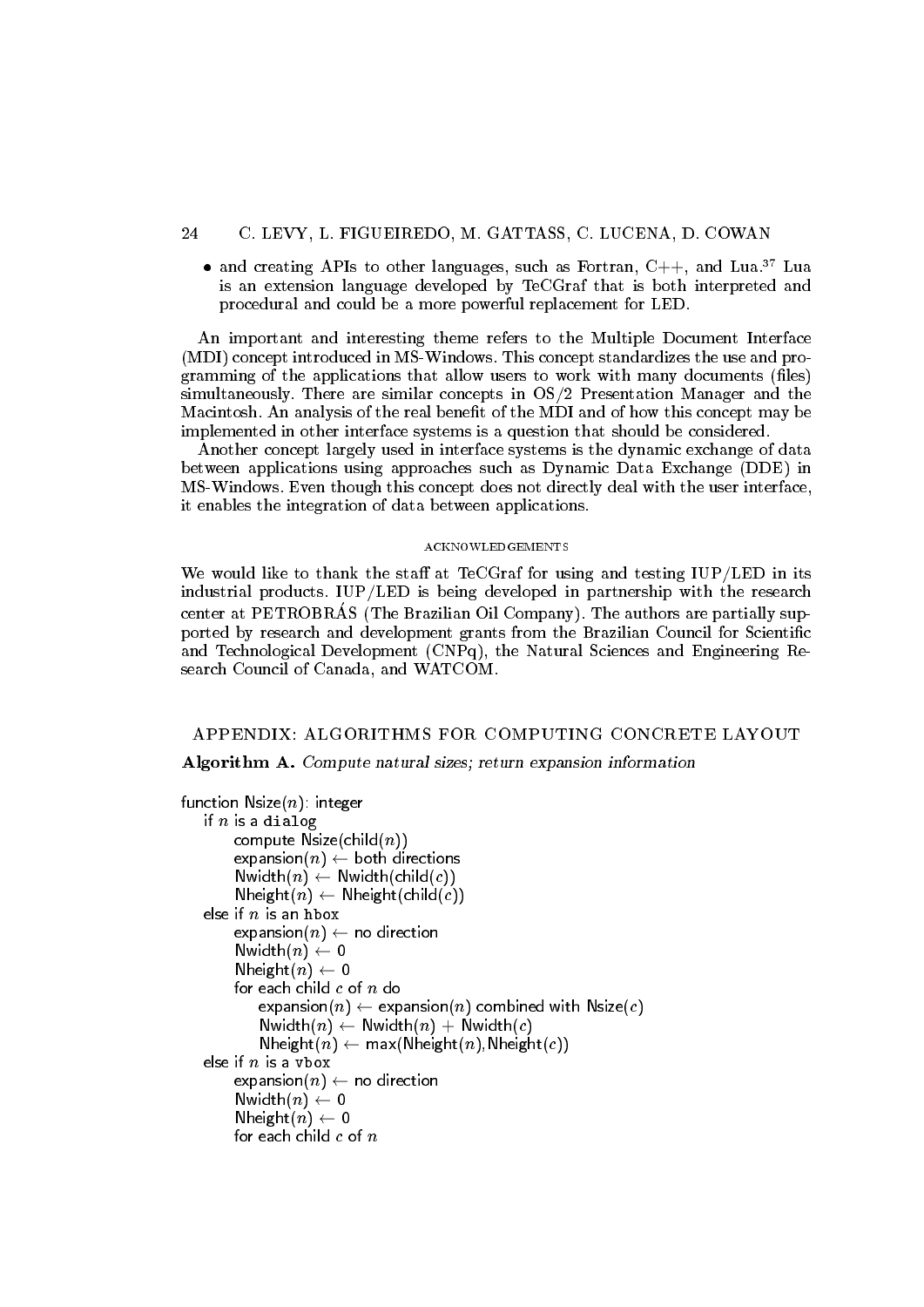```
\mathbf w expansion is \mathbf w expansion is compiled with NSIZE to the
                 Nwidthn -
 maxNwidthnNwidthc
           n - Nheight - Nheight - Nheight - Nheightch - Nheightch - Nheightch - Nheightch - Nheightch - Nheightch - Nheightch
     else if n is a canvas
           get natural size from native system\epsilonxpansion(n) \leftarrow both directions with high priority
     \epsilon is a fill \epsilonn - Nwidtham - Nwidthn - Nwidthn - Nwidthn - Nwidthn - Nwidthn - Nwidthn - Nwidthn - Nwidthn - Nwidthn - Nwidth
           nheightn - Nheightn - Nheightn - Nheightn - Nheightn - Nheightn - Nheightn - Nheightn - Nheightn - Nheightn - N
           \cdots is inside an hbox then
                 \sim pansion (\ell) \rightarrow - horizontal with low priority
           \mathcal{L}is is inside a vbox then \mathcal{L}\alphapansion\alpha is a vertical with low priority
    elseget natural size from native system\epsilonxpansion\mu \mu \rightarrow no direction
return expansion(n)
```
# Algorithm B. Compute current sizes and distribute empty space

```
function \mathsf{C}size(n,w,h)\mathfrak n \mathfrak r can expand horizontally then
           Cwidthn -
 maxNwidthnw
    elser and a new particle in the contract of the contract of the contract of the contract of the contract of the contract of the contract of the contract of the contract of the contract of the contract of the contract of the co
     \mathfrak n can expand vertically then \mathfrak nCheightn -
 maxNheightnh
    elseCheightn -
 Nheightn
     \mathfrak n \mathfrak n is a dialog
           \textsf{Csize}(\textsf{child}(n),\textsf{Cwidth}(n),\textsf{Cheight}(n))\epsilon is an inpox
           \overline{n} capands horizontally with high priority then
              m \leftarrow number of children on n that expand horizontally with high priority
              spaces - Cwidthn - Cwidthn - Cwidthn - Cwidthn - Cwidthn - Cwidthn - Cwidthn - Cwidthn - Cwidthn - Cwidthnm - C
              priority -
 high
           elsem \leftarrow number of children on n that expand horizontally
              spaces - Cwidthn - Cwidthn - Cwidthn - Cwidthn - Cwidthn - Cwidthn - Cwidthn - Cwidthn - Cwidthn - Cwidthnm - C
              priority -
 low
           ror cach child c of n do \simif c expands horizontally with high priority and priority is high then
                 w -
 spaces
              elseif c expands horizontally with low priority and priority is low then
                    w -
 spaces
                else
```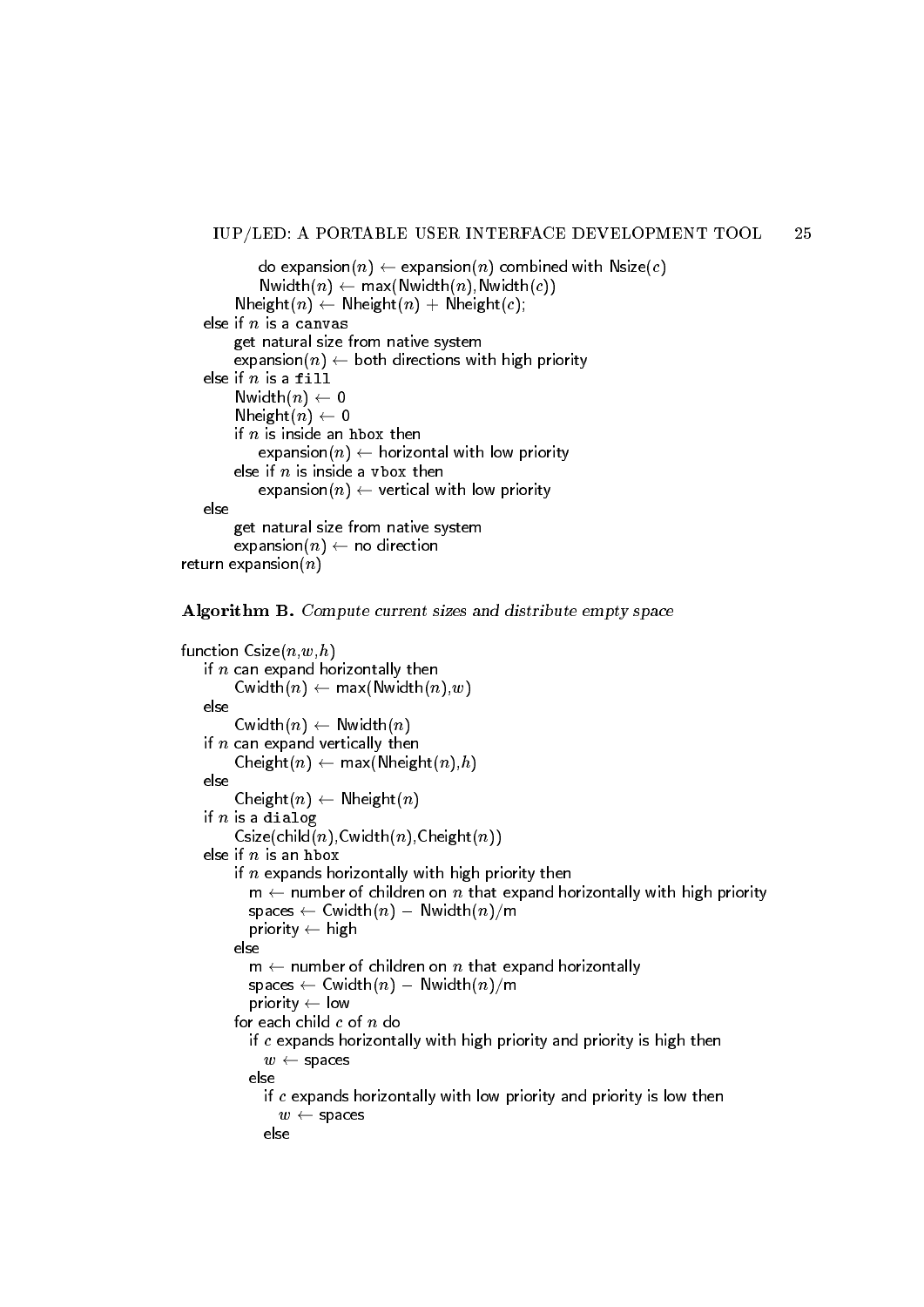```
Csize(c,Cwidth(c)+w,Cheight(n))\epsilon is a vbox.
    \mu capands vertically with high priority then
      m \leftarrow number of children on n that expand vertically with high priority
      spaces - Cheightin - Cheightni
      priority -
 high
   elsem \leftarrow number of children on n that expand vertically
      spaces - Cheightn  Nheightn  Nheightn
      priority -
 low
    for each child c of n do
      \alpha c expands vertically with high priority and priority is high then \alphah -
 spaces
     elseif c expands vertically with low priority and priority is low then
          h -
 spaces
       elseCsize(c,Cwidth(c),Cheight(n)+h)
```
Algorithm C. Compute final sizes and positions

```
function position(n,x,y)\cdots . \cdots\mathbf{v} , \mathbf{v} , \mathbf{v} , \mathbf{v} , \mathbf{v} , \mathbf{v} , \mathbf{v} , \mathbf{v} , \mathbf{v} , \mathbf{v} , \mathbf{v} , \mathbf{v} , \mathbf{v} , \mathbf{v} , \mathbf{v} , \mathbf{v} , \mathbf{v} , \mathbf{v} , \mathbf{v} , \mathbf{v} , ii \mu is a ulalog \muposition(child(n),x,y)
      \epsilon is an inpox
               foreach child c or n do
                    position(c,x,y)\psi \leftarrow \psi \top \cup \text{W1U11} (c)
      \Boxelse if \mu is a vbo\Lambdafor each child c of n do
                    position(c,x,y)y - y - Cheight(c)
```
### REFERENCES

- et and and historical distribution and distribution concepts and systems for an operation for an operation for its manufactures to compute the surveyster of the surveys-
- D Heller- XView Programming Manual- OReilly Associates- Inc- second edition-
- Open Software Foundation- OSFMotif Programmers Guide- Prentice Hall-
- Sun Microsystems Inc- Open Look Intrinsics Toolkit Widget Set Programmerss Guide-
- C Petzold- Programming Windows the Microsoft Guide to Writing Applications for Windows - $\mathbf{M}$
- Apple Computer- Inc- Inside Macintosh- AddisonWesley-